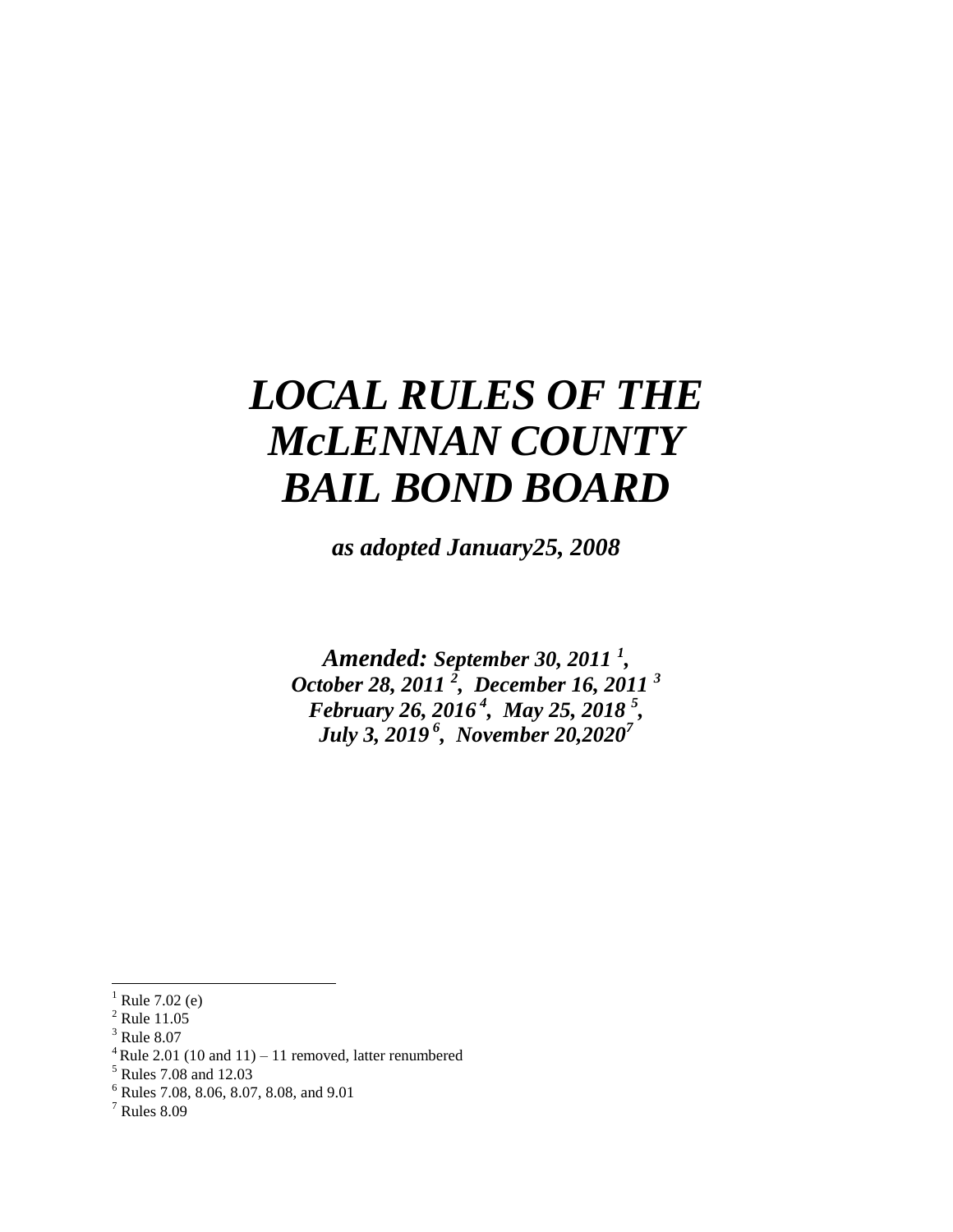# *AUTHORITY FOR ADOPTION/PURPOSE/COMPLIANCE*

- *1.01* The Local Rules of the McLennan County Bail Bond Board are established by the McLennan County Bail Bond Board (hereinafter "Board") pursuant to the statutory mandate that the Board supervise and regulate all phases of the bail bonding business within the County and prescribe, and post any rules necessary to implement and administer Chapter 1704 of the *Occupations Code*, and any amendments thereto ("the Act").
- *1.02* These Local Rules are intended to provide clear guidelines to bondsmen in McLennan County on the various matters addressed herein, and to establish procedures for the operation of the Board and for its regulation of the bail bonding business in McLennan County. Each Bondsman, as a condition of his or her license, must comply with these rules and the provisions of the Act.

# *ARTICLE 2*

# *COMPOSITION OF BOARD*

- *2.01* In accordance with the provisions of the Act, the Board shall be composed of the following persons:
	- (1) the county sheriff or a designee from his office who may be his administrator or a deputy sheriff of the rank of sergeant or greater;
	- (2) a district judge of the county having jurisdiction over criminal matters designated by the presiding judge of the administrative judicial district;
	- (3) the county judge or a member of the commissioners court designated by the county judge, or a designee approved by the commissioners court;
	- (4) a judge of a county court or a county court at law in the county having jurisdiction over criminal matters designated by the commissioners court;
	- (5) the district attorney or his designee if that person is an assistant district attorney;
	- (6) a licensed bondsman, licensed in the county, elected by other county licensees;
	- (7) a justice of the peace;
	- (8) the district clerk or his designee;
	- (9) the county clerk or a designee from his office, except in those counties where the county clerk has no criminal matters jurisdiction;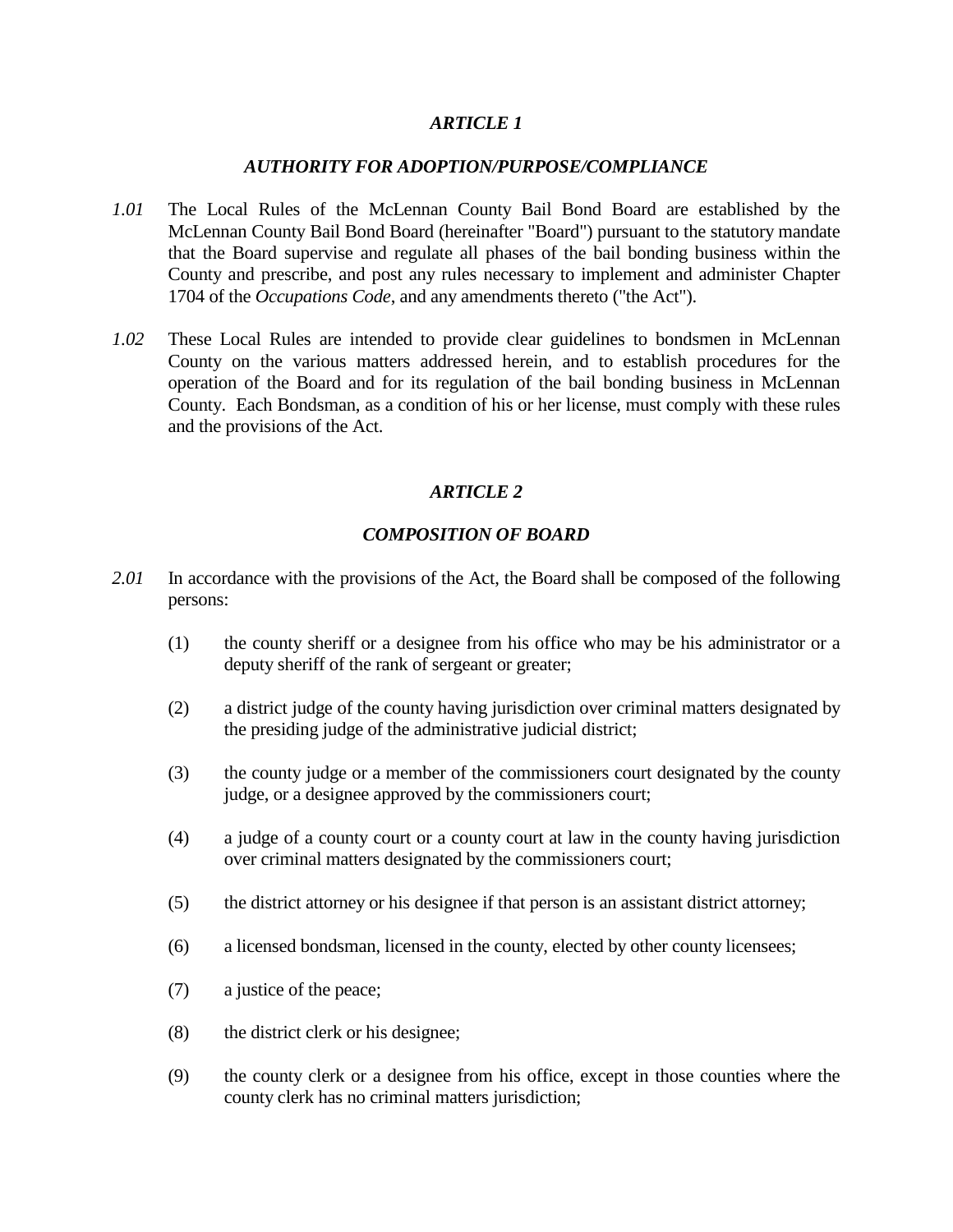- (10) the board may appoint one or two presiding judge(s) of a municipal court located within the county;
- (11) the county treasurer or the treasurer's designee;
- (12) a criminal defense attorney practicing in McLennan County, elected by the McLennan County Bar Association, or a subcommittee or section thereof, who is not legally prohibited from representing criminal defendants, or his/her designee; and
- (13) any other person designated in Chapter 1704 of the Occupations Code, as it may be amended from time to time, to serve on the Board.
- *2.02* In an election of the bail bondsmen's representative on the board, a corporate surety is entitled to cast only *one* vote regardless of the fact that the corporate surety may have multiple licenses for designated agents.
- *2.03* The term of the bail bondsman representative on the Board shall be one (1) year. An annual election shall be held by the Board to determine the bail bondsman representative. The election shall be conducted in accordance with Section 1704.0535 of the Occupations Code and procedures adopted by the Board.
- *2.04* The term of the criminal defense attorney representative on the Board shall be two (2) years, unless the law requires otherwise.
- *2.05* The term of each of the other members of the Board is tied to their term of elective office.

#### *BOARD OFFICERS*

- *3.01* At the first regularly scheduled meeting of each year (or earlier if disqualified for any reason before the end of his or her term), the Board shall elect a member to serve as Chairman by a majority vote of those present. The member thus elected shall serve as Chairman of the Board until the next annual election, unless he or she is sooner disqualified. The Chairman shall preside at all meetings of the Board which are to be held at the call of the Chairman.
- *3.02* In the same manner as set out in *3.01* above, the Board shall elect a Vice-Chairman who shall preside over Board meetings in the temporary absence of the Chairman. In the event that the Chairman shall be disqualified for any reason before the end of his or her term, the Vice-Chairman shall serve as Chairman until an election can be held. The Vice-Chairman is an eligible candidate for the position of chairman at any subsequently held election.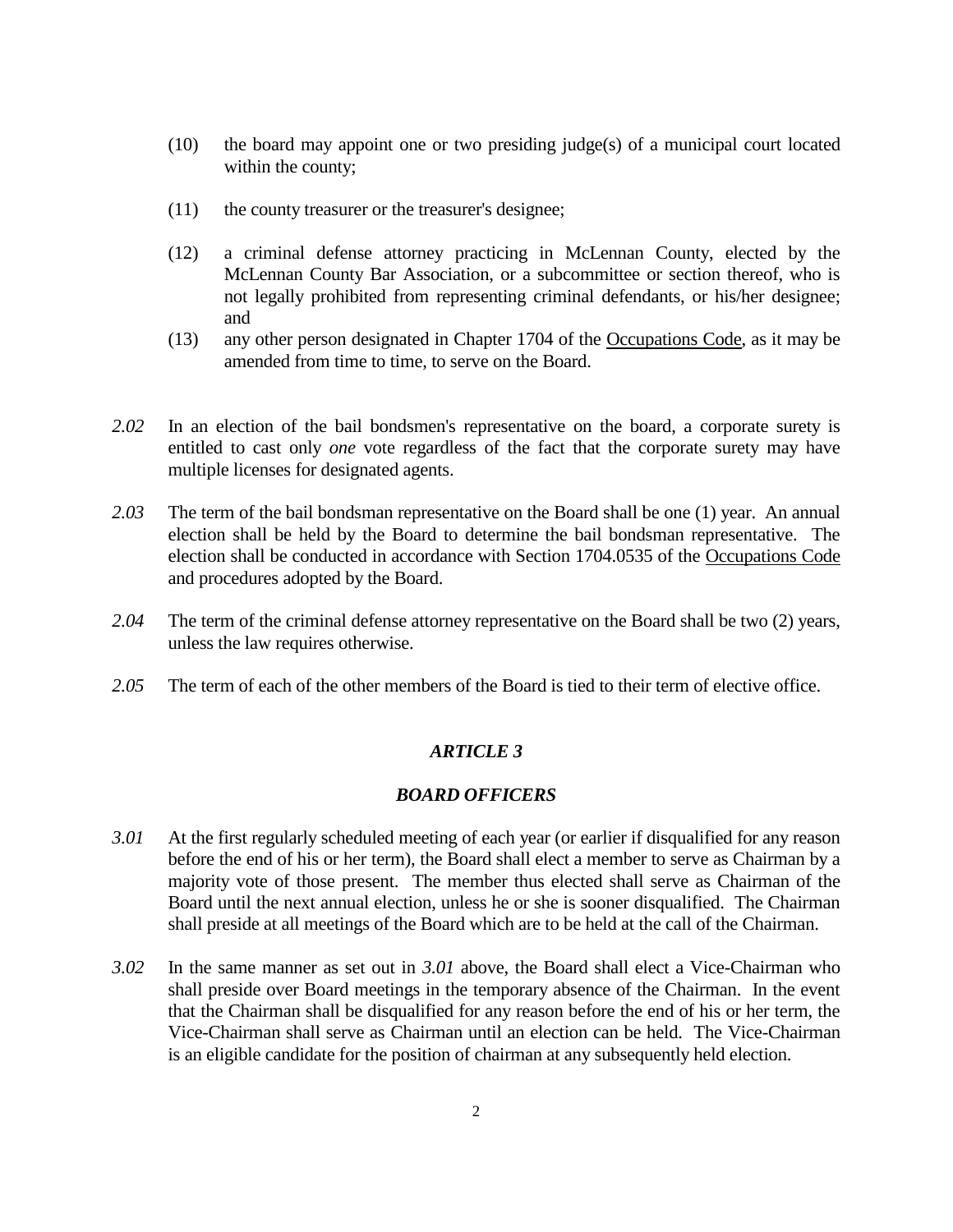*3.03* In the same manner as set out in *3.01* above, the board shall choose a Secretary, who shall be responsible for supervising the preparation of agendas, preparation of minutes of meetings, maintenance of records and minutes of meetings, publication or posting of all notices, and general matters not otherwise specifically assigned by these rules but which fall within the normal scope of duties of an elected or appointed clerk or secretary of a governmental unit or agency. In the event that the Secretary becomes disqualified for any reason before the end of his or her term, a new Secretary shall be chosen in accordance with the procedures set out in *3.01* above.

## *ARTICLE 4*

#### *BOARD MEETINGS*

- *4.01* Board meetings shall be held at least once per month and at other times at the call of the Chairman who shall be the presiding officer at all such meetings.
- *4.02* The Board shall meet at least once a month.
- *4.03* Notice of all meetings shall be posted in accordance with the provisions of the *Open Meetings Act, Chapter 551, Government Code,* as amended, and all meetings shall be conducted in accordance with the *Open Meetings Act*.
- *4.04* Four members of the Board shall constitute a quorum for the conduct of business. All action of the Board shall require the vote of a majority of the members present.
- *4.05* Unless clearly not required by the Act, all rules, regulations, and actions of the Board passed pursuant to the Act shall be posted at an appropriate place in the courthouse for a period of 10 days prior to their effective date.
- *4.06* All proceedings not governed by specific statutory provisions or rules of the Board shall be conducted in accordance with *Robert's Rules of Order*.
- *4.07* Unless otherwise provided by law, the Board may take action only on the majority vote of the Board members actually present. [§1704.056, Occupations Code].
- *4.08* The Board has all authority provided to it by Chapter 1704 of the Occupations Code.

#### *ARTICLE 5*

#### *BAIL BOND COORDINATOR*

*5.01* Pursuant to its authority to enlist the services of such employees as are necessary to assist the Board in its functions, the Board designates the employee serving as Bail Bond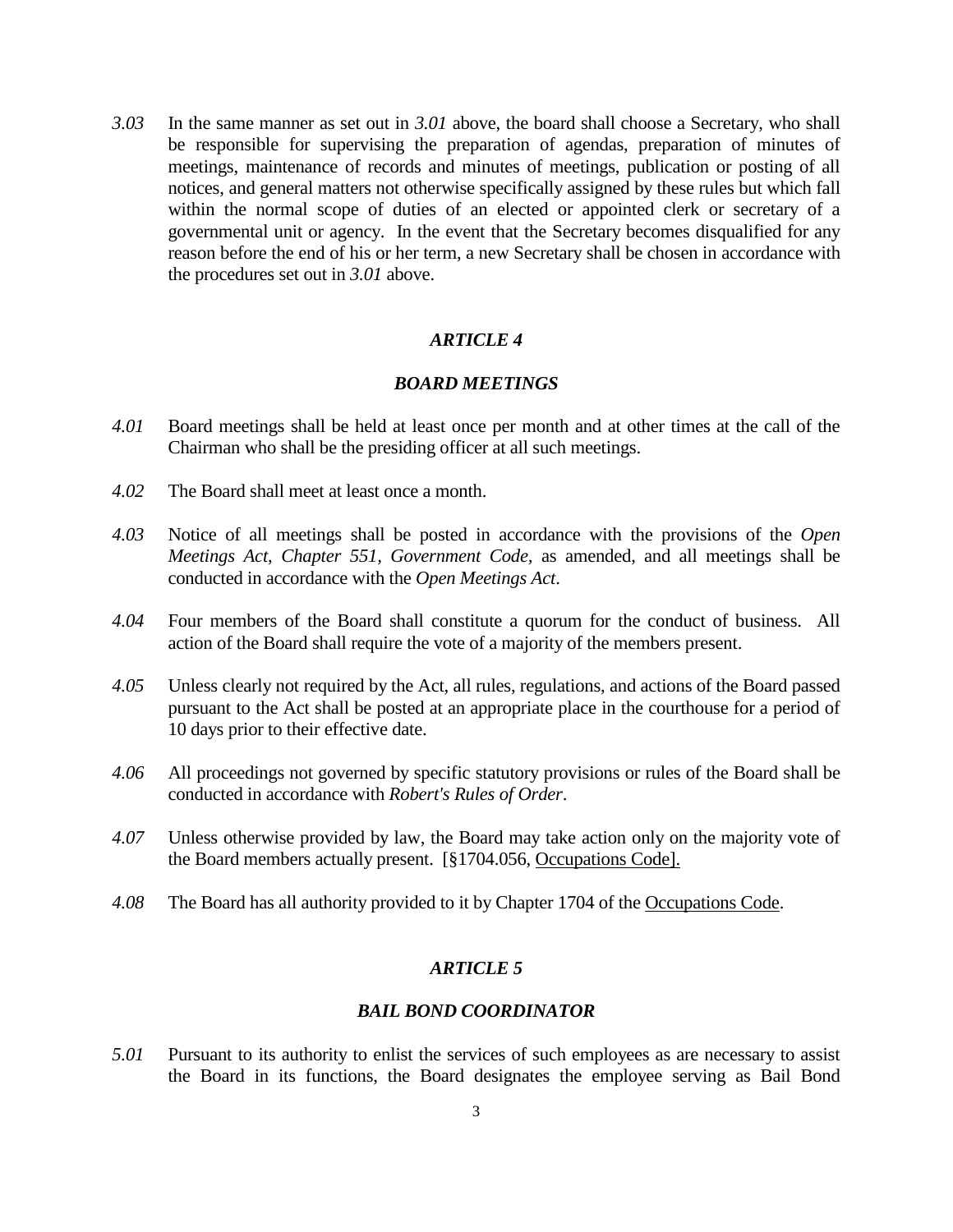Coordinator as the person authorized and appointed by this Board to:

- (a) receive, review, and process all applications for license;
- (b) receive and monitor monthly reports from bondsmen;
- (c) compile monthly reports for the Board;
- (d) maintain a current total of each bondsmen's potential liability on outstanding bonds;
- (e) monitor each bail bondsmen's security on behalf of the Board;
- (f) receive complaints against bondsmen for referral to the Board;
- (g) track case dispositions;
- (h) prepare reports required by law to be provided to any other governmental agency;
- (i) assist and advise the Board with regard to bond forfeitures and needed action;
- (j) assist the Board or the County in any other way in order to facilitate the regulation and monitoring of the bail bond business in McLennan County;
- (k) Assist in preparation of agendas for Board meetings.

# *ARTICLE 6*

# *PERSONS AUTHORIZED TO ACT AS BONDSMAN*

- *6.01* No person is authorized to act as a bondsman or surety except persons licensed by the Board pursuant to the provisions of the Act, and persons licensed to practice law in the state of Texas for persons they actually represent in criminal cases.
- *6.02* Pursuant to §1704.001(2), Occupations Code, a "Bail Bond Surety" means a person who:
	- (a) executes a bail bond as a surety or co-surety for another person, or
	- (b) for compensation deposits cash to ensure the appearance in court of a person accused of a crime.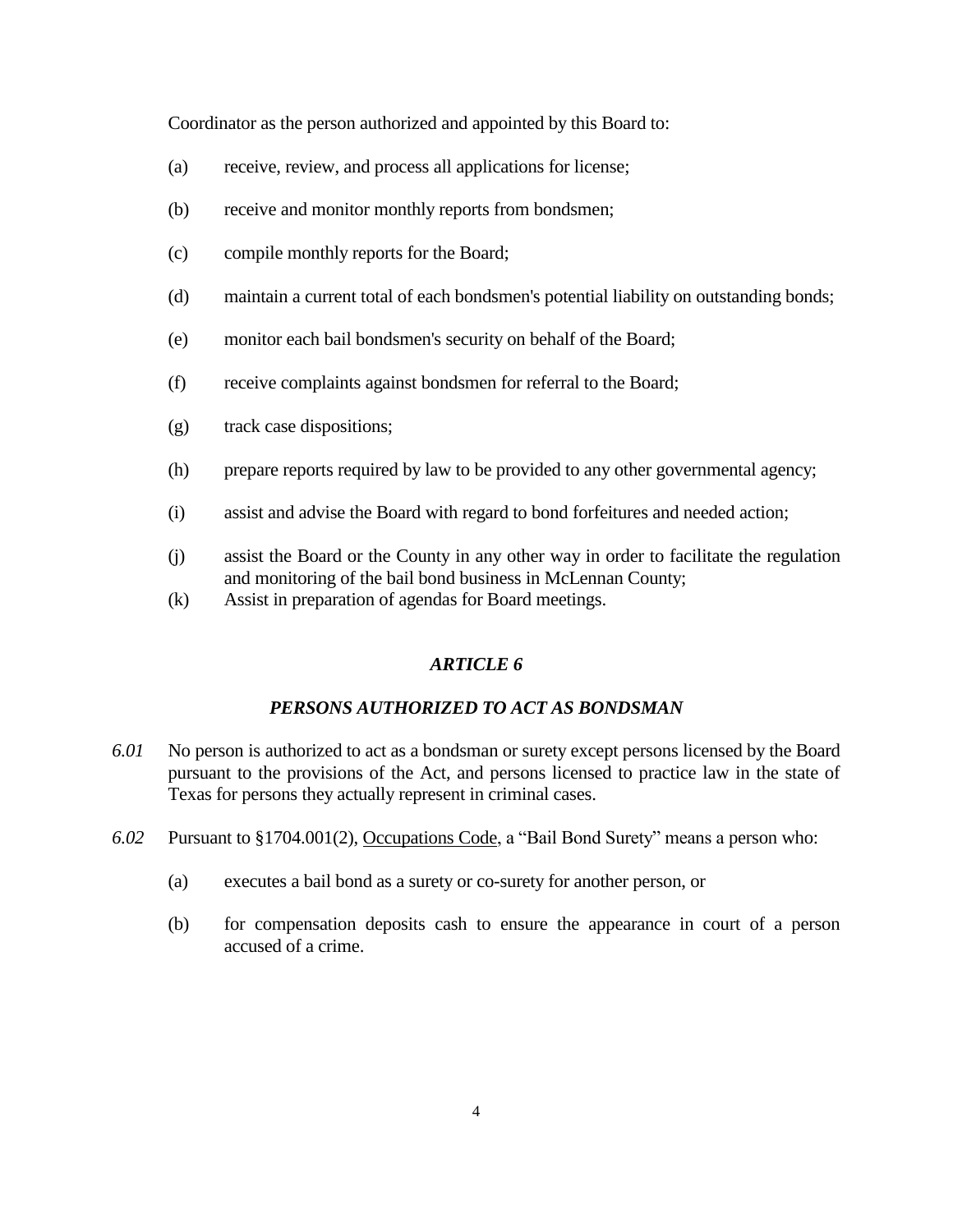# *LICENSURE OF BONDSMEN*

#### *Form of Licensee*

*7.01* Only individuals and corporations are eligible to be licensed. Partnerships, limited liability companies, joint ventures and other business forms are not eligible for a license.

#### *Eligibility*

- *7.02* In order to be eligible for a bail bond license, an individual, including an agent for a corporate applicant, must:
	- (a) be a resident of the State of Texas and the United States;
	- (b) be at least 18 years of age;
	- (c) possess sufficient financial resources to provide indemnity against loss on such obligations as he or she may undertake as required by the Act (unless the individual is only acting as an agent for a corporate licensee); and
	- (d) have, in the two years preceding the date a license application is filed:
		- (1) been continuously employed by a person licensed under Chapter 1704 of the Occupations Code for at least one year and for not less than 30 hours per week, excluding annual leave, and had performed duties encompassing all phases of the bonding business; and
		- (2) completed at least eight hours of continuing legal education in criminal law courses or bail bond law courses that are approved by the State Bar of Texas and that are offered by an institution of higher education accredited by the State.
	- (e) for purposes of showing compliance with Subsection  $(d)(1)$  above, an applicant must provide documentary proof of compliance in addition to his/her representation of compliance in the application. This may include, but is not necessarily limited to one or more of the following: a sworn statement of the former employer attesting to each of the requirements contained in Subsection (d)(1); payroll and/or tax documentation; letters from public officials verifying that one or more of the requirements have been met; employment contracts; employee permits or licenses from bail bond board counties that issue such credentials; license applications or employee disclosures submitted to a bail bond board showing the applicant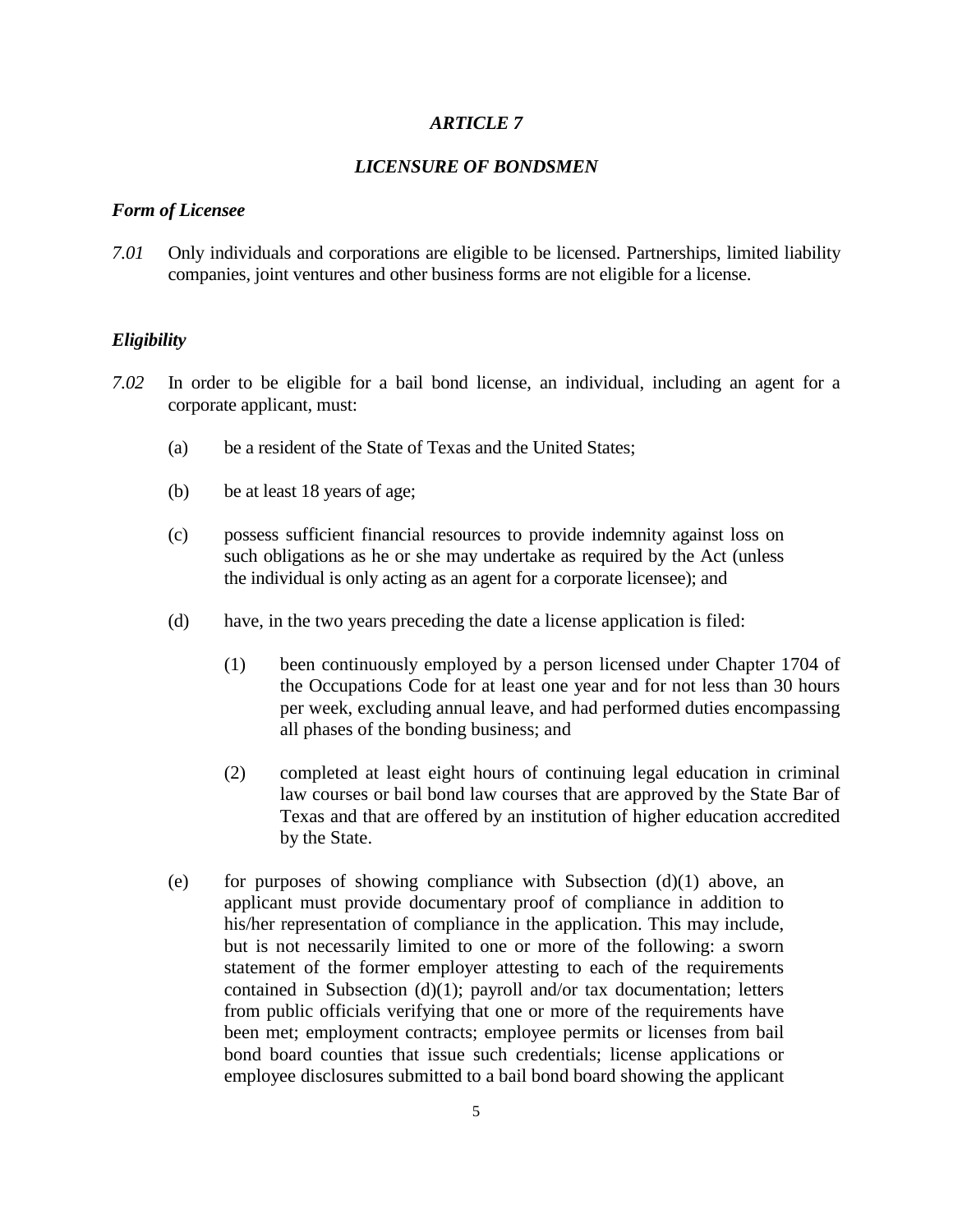as an employee. The cumulative documentation must address each requirement of Subsection (d)(1). The Board or its designees will check the validity of representations of compliance made, and an applicant must cooperate in the provision of additional documentation when requested to do so.

- *7.03* No person is eligible for a license who after the effective date of the Act (August 27, 1973) committed an offense constituting a felony or misdemeanor involving moral turpitude, for which he or she was or is finally convicted.
- *7.04* No corporation is eligible to be licensed unless it is chartered or admitted to do business in the State of Texas, and is qualified to write fidelity, guaranty, and surety bonds under the *Texas Insurance Code*, as amended.
- *7.05* Any person desiring to act as a bondsman in McLennan County must submit a sworn application for license in the form prescribed and adopted for use by the Board, and provide all information required by the Act, these Rules and the Application.
- *7.06* The information to be provided to the Board by the Applicant for a bail bond license shall include, without limitation, the following:
	- (1) the name, age, date of birth, and address of the applicant, and if the applicant is a surety corporation, whether chartered or admitted to do business in this state and qualified to write fidelity, guaranty, and surety bonds under the Texas Insurance Code, as amended;
	- (2) the name under which the business shall be conducted (including a bail bond business that is a corporation);
	- (3) the name of the place or places, including street address and city, wherein the business is to be conducted;
	- (4) the amount of cash or the cash value of a certificate of deposit or cashier's check that the applicant intends to deposit with the County Treasurer if approved, or, if the applicant is an individual intending to execute non-exempt real property to the Board in trust, the value of the real property. If the applicant is an individual, a statement listing any nonexempt real estate owned by the applicant that the applicant intends to convey in trust to the Board to secure payment of any obligations incurred by the applicant in the bonding business if the license is granted. The following shall be included for each parcel listed:
		- (a) a legal description equivalent to the description required to convey the property by general warranty deed;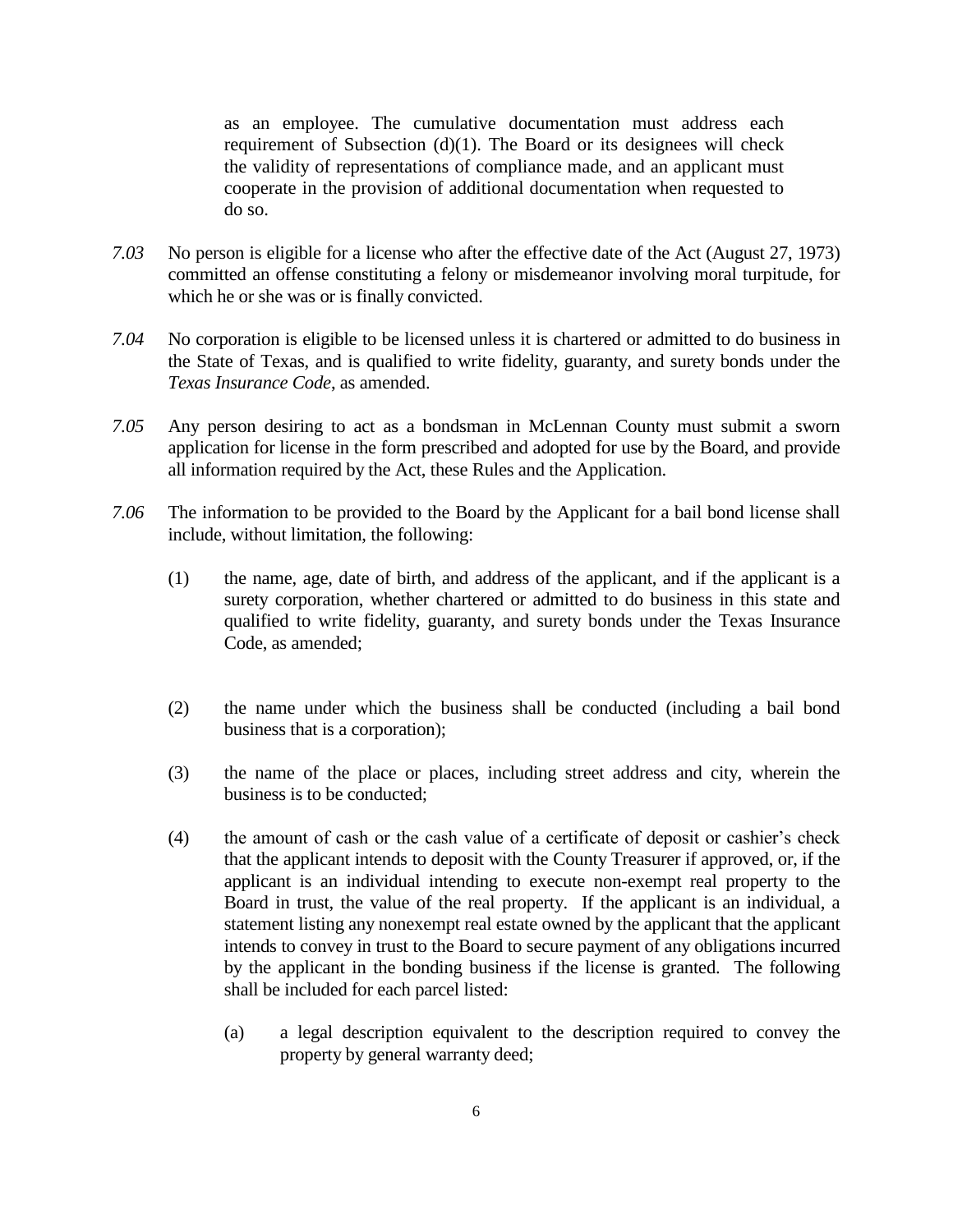- (b) current statements (tax certificates) from each taxing unit with power to assess or collect taxes against the property indicating that there are no outstanding tax liens against the property and indicating the net value of the property according to the current appraisal made by a real appraiser who is a member in good standing of a nationally recognized professional appraiser society or trade organization that has an established code of ethics, educational program, and professional certification program, accompanied by a statement from the applicant agreeing to keep all taxes paid on the property while it remains in trust;
- (c) a statement of the applicant that he will not further encumber the property after conveying it in trust to the County Bail Bond Board, without notifying and obtaining the permission of the board;
- (d) an agreement to insure and keep current the insurance on any improvements on the property against any damage or destruction while the property remains in trust, in the full amount of the value claimed for the improvements;
- (e) a statement indicating whether the applicant is married and, if so, a sworn statement from the spouse agreeing to transfer to the board, as a part of the trust, any right, title, or interest that the spouse may have in the property; and the spouse must execute the deeds of trust to any community property placed in the security deposit required under this section; and
- (f) a Designation of Homestead;
- (5) a statement indicating the amount of cash or cash value of any certificate of deposit or cashier's checks which the applicant intends to place on deposit with the County Treasurer to secure payment of any obligations incurred by the applicant in the bonding business if the license is granted;
- (6) a complete, sworn financial statement;
- (7) a declaration by the applicant that he will comply with this Act and the rules prescribed by the board;
- (8) for an individual applicant (or the agent of a corporation), letters of recommendation from three reputable persons who have known the applicant for a period of at least three years. If the applicant is a corporation, the letters shall be required for the person to be in charge of its business in the county. Each letter shall recommend the applicant or person who will be in charge of its business as having a reputation of honesty, truthfulness, fair dealing, and competency and shall recommend that the license be granted. If the applicant is or has been licensed in another county, the applicant shall provide: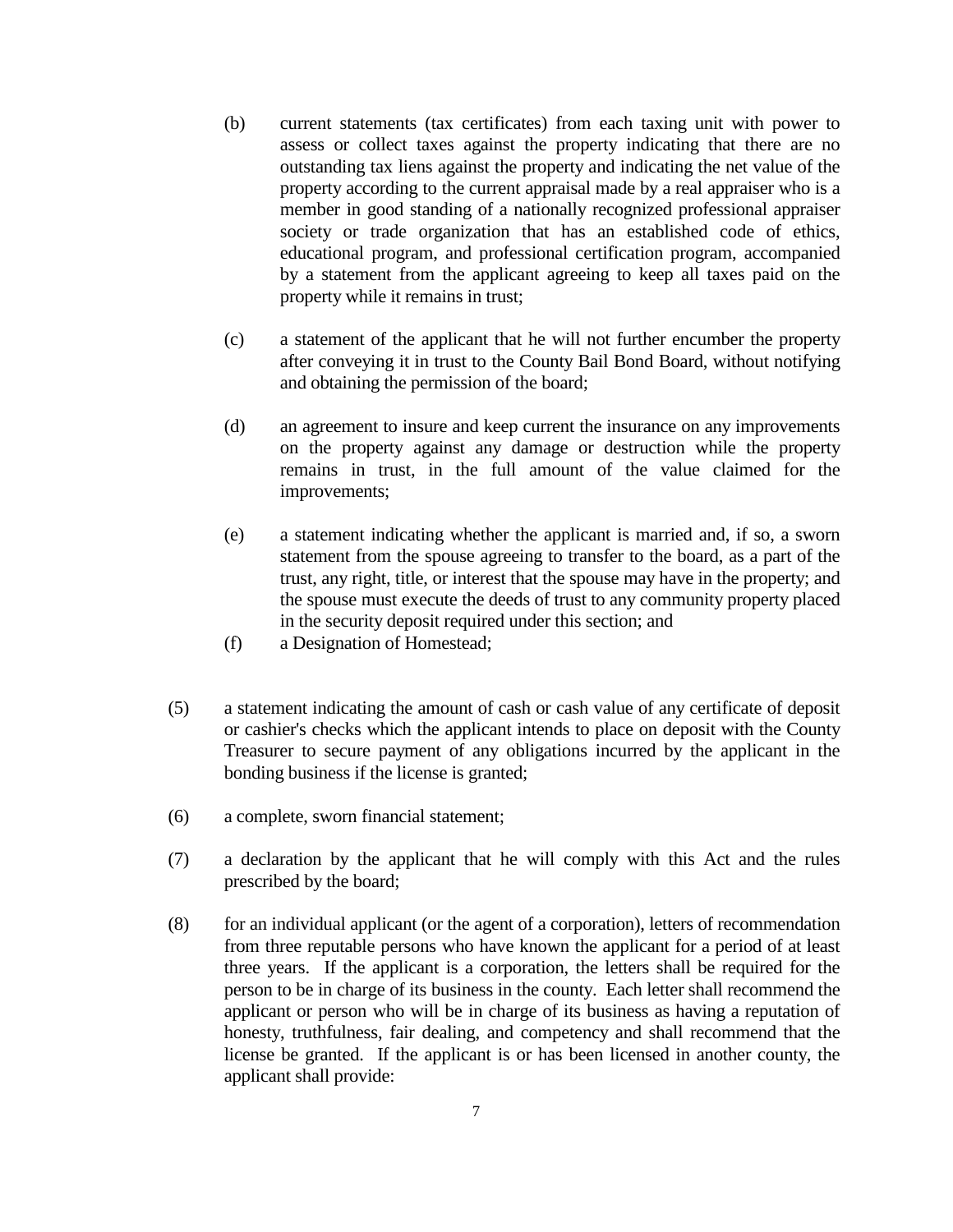- (a) a list of each county in which the applicant holds a license;
- (b) a statement by the applicant that, as of the date of the application, the applicant has no unpaid final judgments of forfeiture against the applicant in any such county; and
- (c) if the applicant is a corporation, a statement by the designated agent of any unpaid final judgments of forfeiture on any bond executed by the agent either as a surety or as an agent for a surety.

For purposes of these Local Rules, "Final Judgment" means a judgment that disposes of all issues and parties in the case. An Unpaid Final Judgment is a Final Judgment which remains unpaid for more than 30 days.

An Unpaid Final Judgment disclosed under 7.06 (8)(b) or (c) BARS LICENSURE unless the applicant has deposited cash or a supersedes bond with the court in the amount of the Final Judgment pending:

- (1) a ruling on a timely filed motion for new trial, or
- (2) an appeal.
- (9) a photograph of the applicant (or the agent designated by a corporation in the application), and a set of fingerprints of the applicant (or the agent designated by a corporation in the application) taken by the McLennan County Sheriff's Department or the Department of Public Safety.
- (10) if the applicant proposes to do business under an assumed name, proof showing registration of such assumed name with the County Clerk of McLennan County;
- (11) a credit history/information report done by an independent and approved credit reporting firm. A list of approved credit reporting firms will be furnished by the Bail Bond Coordinator's office. The cost of the report will be the responsibility of the applicant. (NOT APPLICABLE TO CORPORATE APPLICANTS).
- (12) for any real property to be conveyed in trust to the Board, documentation acceptable to the Board and its counsel which shows, or reasonably allows the Board to determine, the applicant's uncontestable ownership of the property, the applicant's authority to pledge the property, and that the Board's position will be first in priority and superior to all liens and encumbrances. This would include a listing and documentation of all liens or abstracts of judgment, tax liens, and debt/obligation encumbrances; a listing and documentation of all persons having an ownership interest, lease interest or reversionary right in the property; identification and documentation of the document(s) under which the applicant claims title and of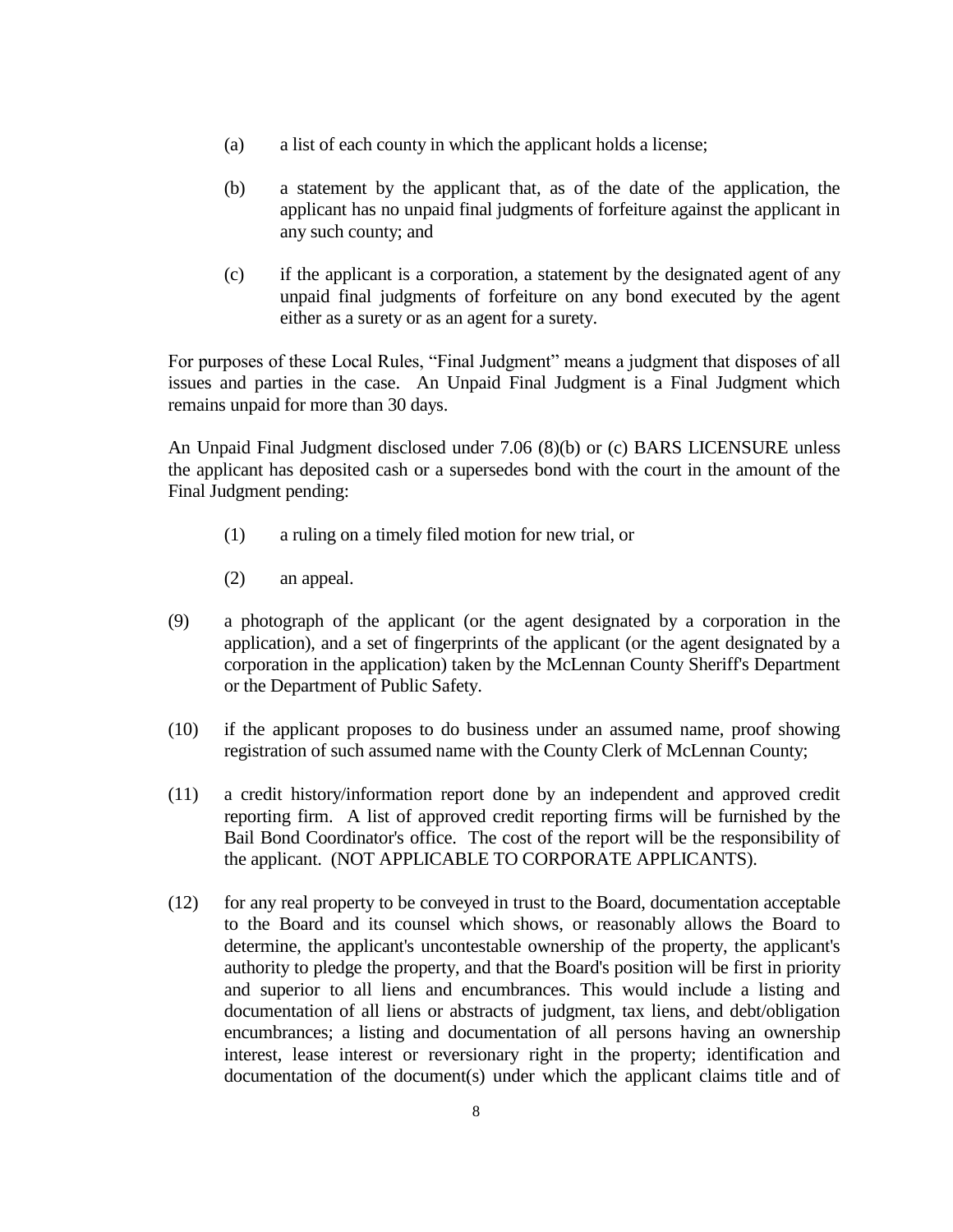competing claims to title, if any; listing and documentation of lis pendens, if any; and proof that applicant owns unencumbered title to the property and is giving the Board a first lien position. In lieu of providing all of the foregoing information, the applicant can provide a copy of his/her deed through which he/she claims title and a title letter on the property dated as of the date the application is signed, prepared by a title company.

- (13) At the option of the applicant, an appraisal showing the valuation of the real property by an appraiser who is a member in good standing of a nationally recognized professional appraiser society or trade organization that has an established code of ethics, educational program, and professional certification program OR the county's most recent tax appraisal valuation of the property.
- (14) proof of hazard insurance covering the improvements located on real property proposed to be conveyed to the Board. The Board shall be made a loss payee on all such policies of insurance;
- (15) executed deed of trust in the form required by the Board and its counsel for real property proposed to be conveyed in trust to the Board; and
- (16) any other information required by the application form or the Act.
- *7.07* The application shall be accompanied by a certified check for \$500, made payable to the County Treasurer, as payment of the application fee.
- *7.08* Applications shall be submitted to the Bail Bond Coordinator at least thirty (30) days prior to the meeting at which the application will be considered by the Board.
	- (1) At the time of submission, the Bail Bond Coordinator will email the submitted application to each member of the Board and to any other person designated by the Board to receive a copy;
	- (2) By approval of three quarters of Board members present, the Board may waive or reduce the thirty (30) day submission requirement on any application.
- *7.09* Prior to any hearing on the application, the Board or its authorized agent shall conduct necessary inquiries to determine whether the applicant possesses the financial responsibility and meets the other requirements of the Act.
- *7.10* After conducting the inquiry addressed in *7.09*, and upon reasonable notice to the applicant, the Board will hold a hearing on the application. The Board may submit any questions to the applicant and the applicant's agents relevant to its ruling on the application. The applicant, who may be represented by counsel, is entitled to present oral and documentary evidence to the Board. If, after the hearing, the Board is satisfied that no grounds exist on which to refuse the application, the Board shall enter an order tentatively approving the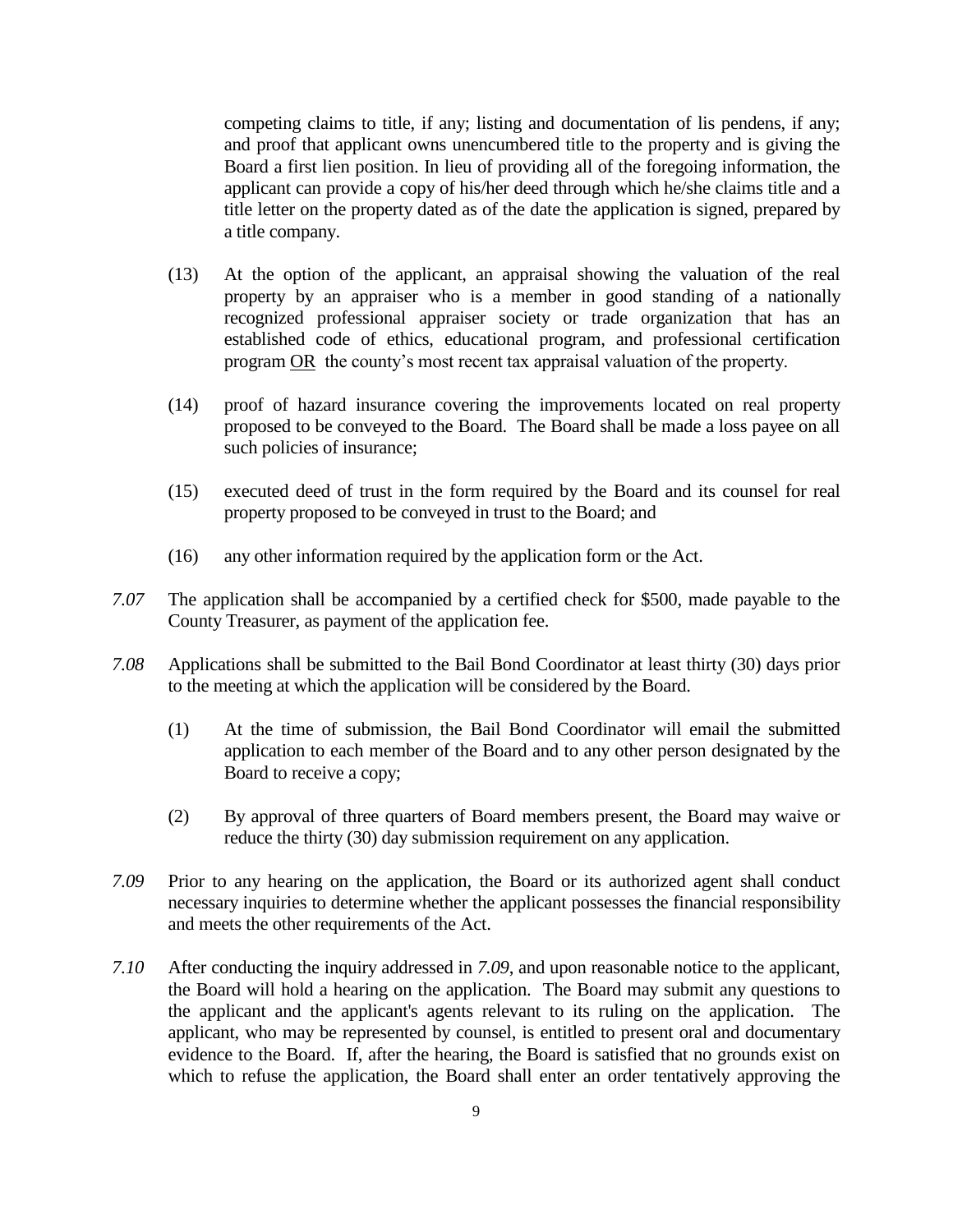application subject to the application being perfected by the filing of the security deposits required of licensees by the Act. If the Board is not so satisfied, it shall enter an order refusing the license.

- *7.11* If the Board refuses the license, it shall give the applicant written notification of its refusal.
- *7.12* A corporation must file a separate application, pay a separate application fee, and provide a separate deposit for each agent the corporation designates.
- *7.13* As to valuation of real property submitted as security, at the option of the applicant, as shown by his/her application, the property shall be valued at either the amount:
	- (1) indicated by an appraisal conducted by a private appraiser in accordance with Section 7.06(13) above, or
	- (2) the property tax valuation for the property.

## *ARTICLE 8*

#### *SECURITY*

- *8.01* Upon notice from the Board that the application has been tentatively approved, the applicant shall then (no later than the  $90<sup>th</sup>$  day after receipt of notice):
	- (1) deposit with the County Treasurer cashier's check, certificate of deposit, or cash in the amount indicated by the applicant in his application, but in no event less than fifty thousand dollars (\$50,000.00), to be held in a special fund called the *Bail Security Fund*; or
	- (2) execute in trust to the Board deeds to the real property listed by the applicant as proposed security. Said property shall be valued in the amount as set forth in Section 7.06(13). In no event shall the value of the property to serve as security be less than fifty thousand dollars (\$50,000.00), the condition of the trust being that the property may be sold to satisfy any final judgment forfeitures that may be made in bonds on which the licensee is surety after such notice and upon such conditions as are required by the Code of Criminal Procedure, 1965, as amended.

A licensee cannot bond until this is done.

*8.02* The deposit of cash, cashier's checks, and certificates of deposit, and the conveyance in trust of real property, shall be made on the forms adopted by the Board with such modifications as are required by the Board, the Bail Bond Coordinator or the Board's counsel. The deeds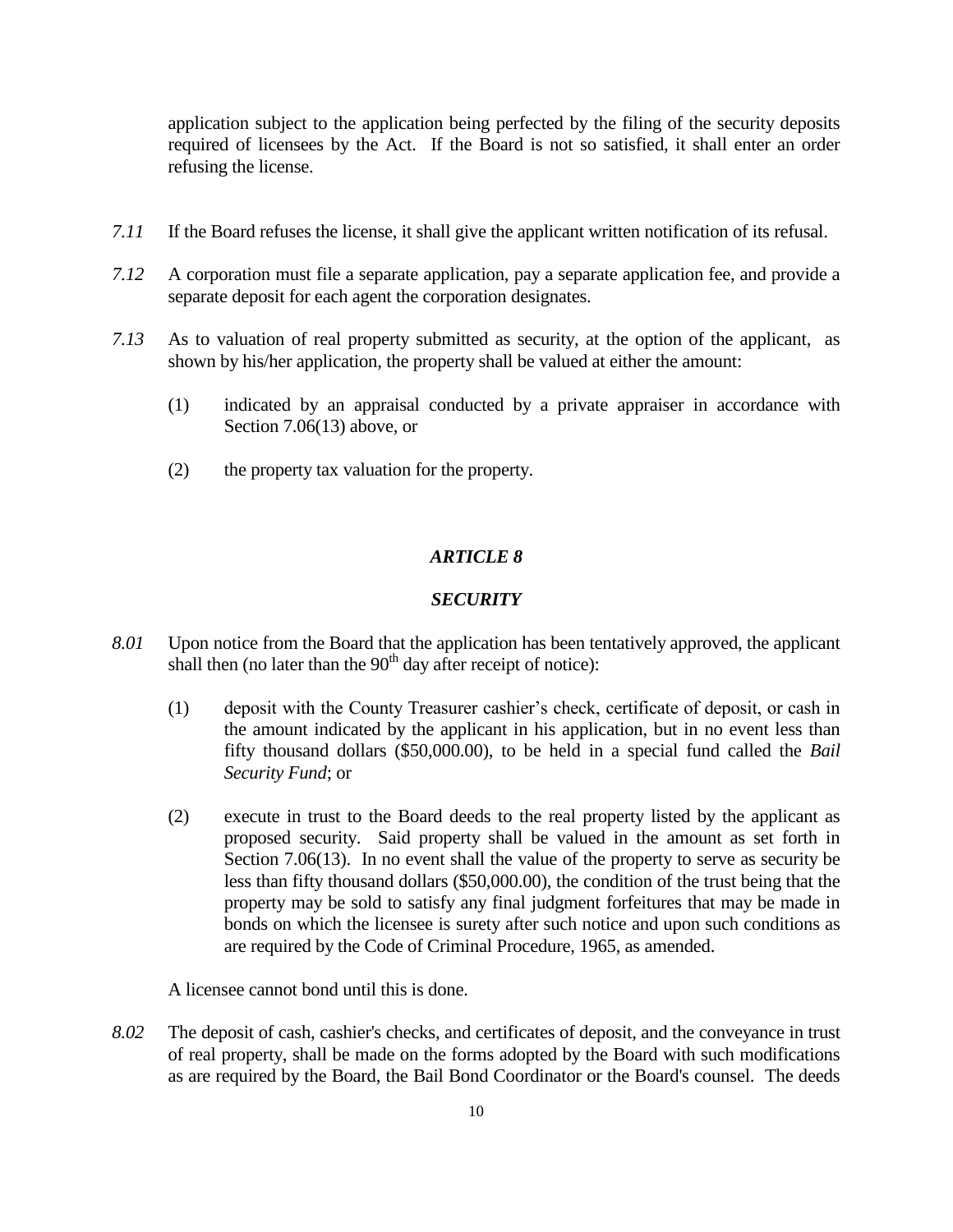of trust shall be filed by the Board with the County Clerk. The licensee shall pay the filing fees for filing deeds of trust and other required documents with the County Clerk.

- *8.03* Cashier's checks and certificates of deposit must be made payable to the County Treasurer. The County Treasurer may adopt such procedures as are necessary to assure that the security will be immediately available to satisfy bond forfeiture obligations.
- *8.04* The minimum security deposit of \$50,000.00 must be in the form of either cash (cash, cashier's check, certificate of deposit), or real property. The minimum security deposit cannot be met by the combination of the two categories of security. Additional authority to bond above the minimum can be obtained with mixed security.
- *8.05* A corporate licensee must deposit with the County Treasurer as security a cashier's check, certificate of deposit, or cash in the amount stated on the application and required by law, being currently \$50,000.00.
- *8.06* Any appraisal submitted to the Board shall indicate on its face or by supporting document that the appraiser who prepared the appraisal is a member in good standing of a nationallyrecognized professional appraisers society or trade organization that has an established code of ethics, educational program, and professional certification program. If the Board has reason to question the appraiser's credentials as a member in good standing of such an organization, the Board shall have the right to require the Applicant to provide any additional information which is needed to establish that the appraiser is in fact qualified in accordance with the Act.
	- *(1)* All appraisals of collateral shall be submitted to the Bail Bond Coordinator, who shall record the same and forward the appraisal to the County Treasurer.
	- *(2)* The Board designates the County Treasurer as the member vested with authority to initially approve any appraisal of collateral submitted to the Board, subject to Board approval at the next regularly held meeting
	- *(3)* If the County Treasurer determines that the appraisal satisfies the requirements of this section, he or she may adjust the assigned value of the collateral commensurately, and shall report such action at the next regularly held meeting for Board approval.
	- *(4)* The County Treasurer shall refer any appraisals not approved under 8.06(2) to the Board for consideration.
- *8.07* In accordance with Section 1704.210, a licensee may withdraw the security or a portion of the security deposited or placed in trust with the Board, and the security shall be returned to the licensee's or the licensee's heirs or assigns, if the person requesting the withdrawal is: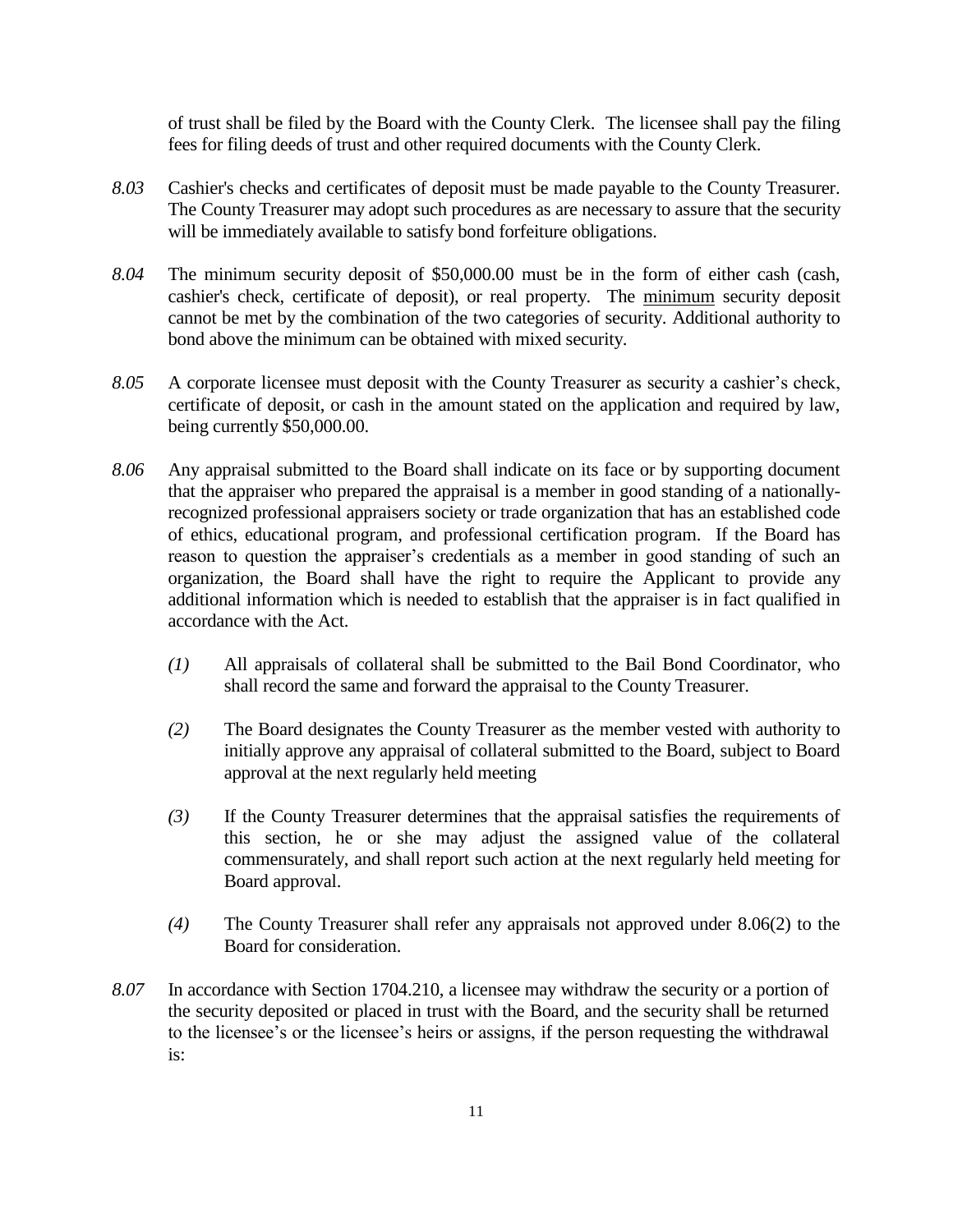- (1) A licensee in good standing and the amount of the security remaining after the withdrawal is:
	- (A) at least the minimum amount required by Section 1704.160; and
	- (B) an amount sufficient to maintain the ratios required by Section 1704.203; or
- (2) A former licensee who has ceased to engage in the bonding business, or a former licensee's heir or assign, and the amount of the security remaining after the withdrawal is sufficient to:
	- (A) pay any outstanding judgments; and
	- (B) secure any unexpired obligation on a bail bond executed by the former license holder.
- (3) All submissions for withdrawal of collateral must be in writing to both the Bail Bond Coordinator and the Secretary of the Board at least ten (10) days in advance of the Board meeting in which it will be considered by the Board.
- (4) The Bail Bond Coordinator shall forward all submissions to each member of the Board at least five (5) days in advance of the Board meeting in which it will be considered by the Board
- 8.08 In accordance with Section 1704.204, if a license holder fails to pay a final judgment against the license holder as required, upon request by either the District or County Clerk, the Board shall order the judgment paid from the collateral held by the County Treasurer.
	- (1) Any request for such action shall be submitted by the Clerk in writing to the Secretary of the Board for inclusion on the agenda for the next regularly held meeting no later than ten (10) days before such meeting.
- 8.09 A bail bondsman may, without having to obtain approval of the Board, but with approval from the County Treasurer, withdraw security that is in the form of a deed of trust of nonexempt real property if at the time of the withdrawal:
	- (1) The current value of the non-exempt real property being withdrawn is replaced with cash or the cash value of a certificate of deposit or cashier's check of equal or greater value than the non-exempt real property that is being withdrawn; and
	- (2) All final judgments of forfeiture have been paid in full.

In order to meet the requirement that all final judgments of forfeiture have been paid in full the bail bondsman must submit letters to the County Treasurer from the clerk of each court (County or District) in all counties in which the bail bondsman has any bonds that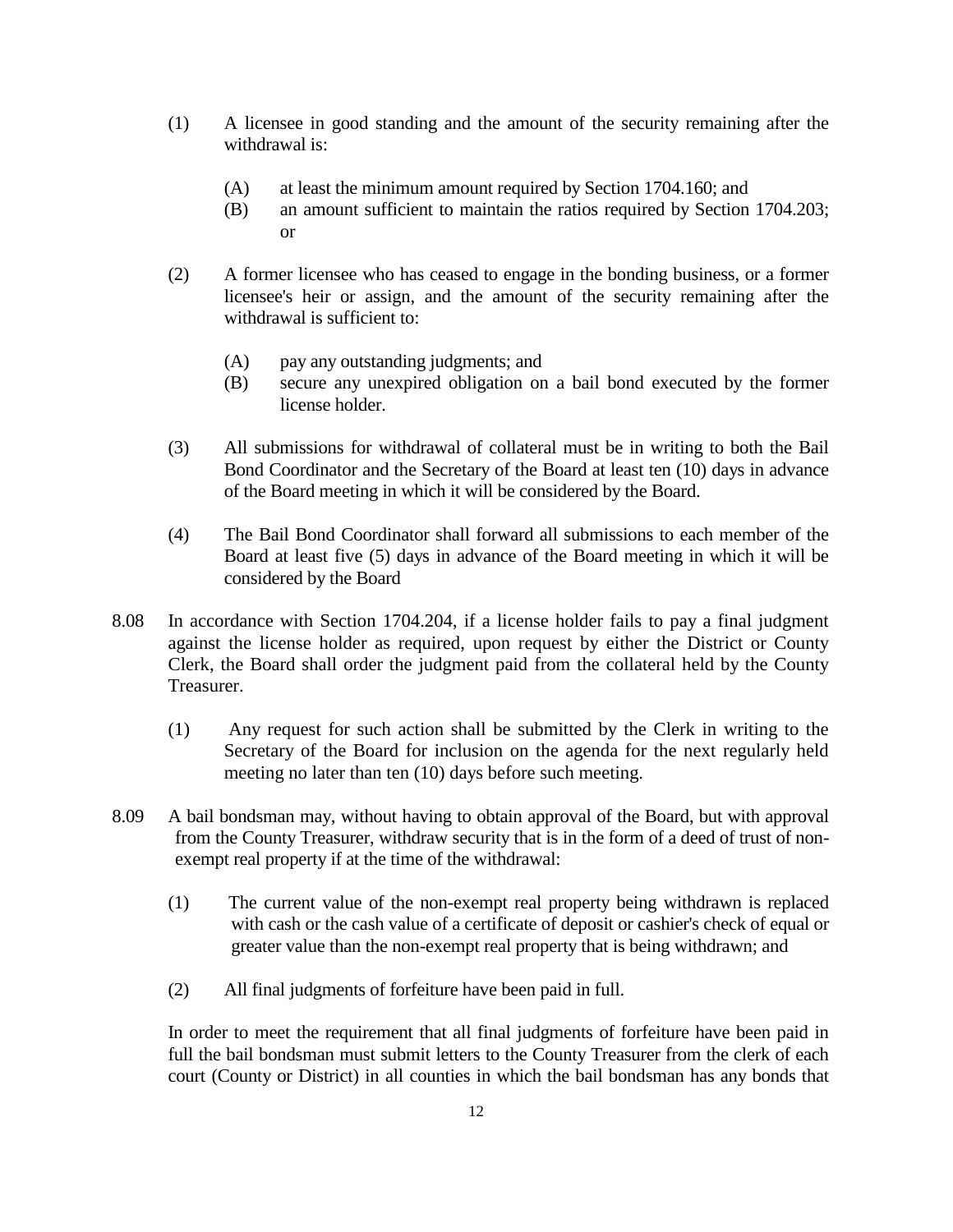have not been discharged (this includes bonds that were written in McLennan County for offenses committed and being prosecuted in another county or jurisdiction) verifying that there are no unpaid final judgments.

# *ARTICLE 9*

#### *TERM OF LICENSE/RENEWAL*

- *9.01* A license issued by the Board expires 24 months after the date of its issuance, except as set forth below, and may not be renewed unless an application for renewal is filed with the Bail Bond Coordinator at least thirty (30) days before expiration in accordance with the Board's rules.
	- (1) Upon the filing of a renewal application, the Bail Bond Coordinator will email the submitted application for renewal to the entire Board and to any other person designated by the Board to receive a copy no later than five (5) business days prior to the Board meeting at which such application will be considered.
	- (2) By approval of three quarters of Board members present, the Board may waive or reduce the thirty (30) day submission requirement on any application.
- *9.02* For Renewal Applications, the term of the license will differ depending on certain statutory factors. Thus:
	- (1) a license that has been issued for less than eight (8) consecutive years or that has been suspended expires 24 months after the date of its issuance and will not be renewed unless an application is timely filed with the Board prior to its expiration in accordance with the Board's Rules, and
	- (2) a person who timely, and in accordance with the Board's Rules, applies for renewal of a license that has been held by the person for at least eight (8) consecutive years without having been suspended or revoked, and who complies with the requirements of the Act and these Rules, may have his license renewed for a period of 36 months from the date of expiration if the Board knows of no legal reason why the application should not be renewed and if the Board determines that the applicant has submitted an annual financial report to the Board before the anniversary date of the issuance of the applicant's license. Such a license may be renewed subsequently each 36 months in a similar manner and under the same conditions.
- *9.02* The application for renewal will be on the same form and require the provision of the same information as an application for an original license.
- *9.03* The procedure for consideration of the renewal application and action thereon shall be the same as for original applications. If the applicant's current license has not been suspended or revoked, if the renewal application complies with the requirements of the Act and the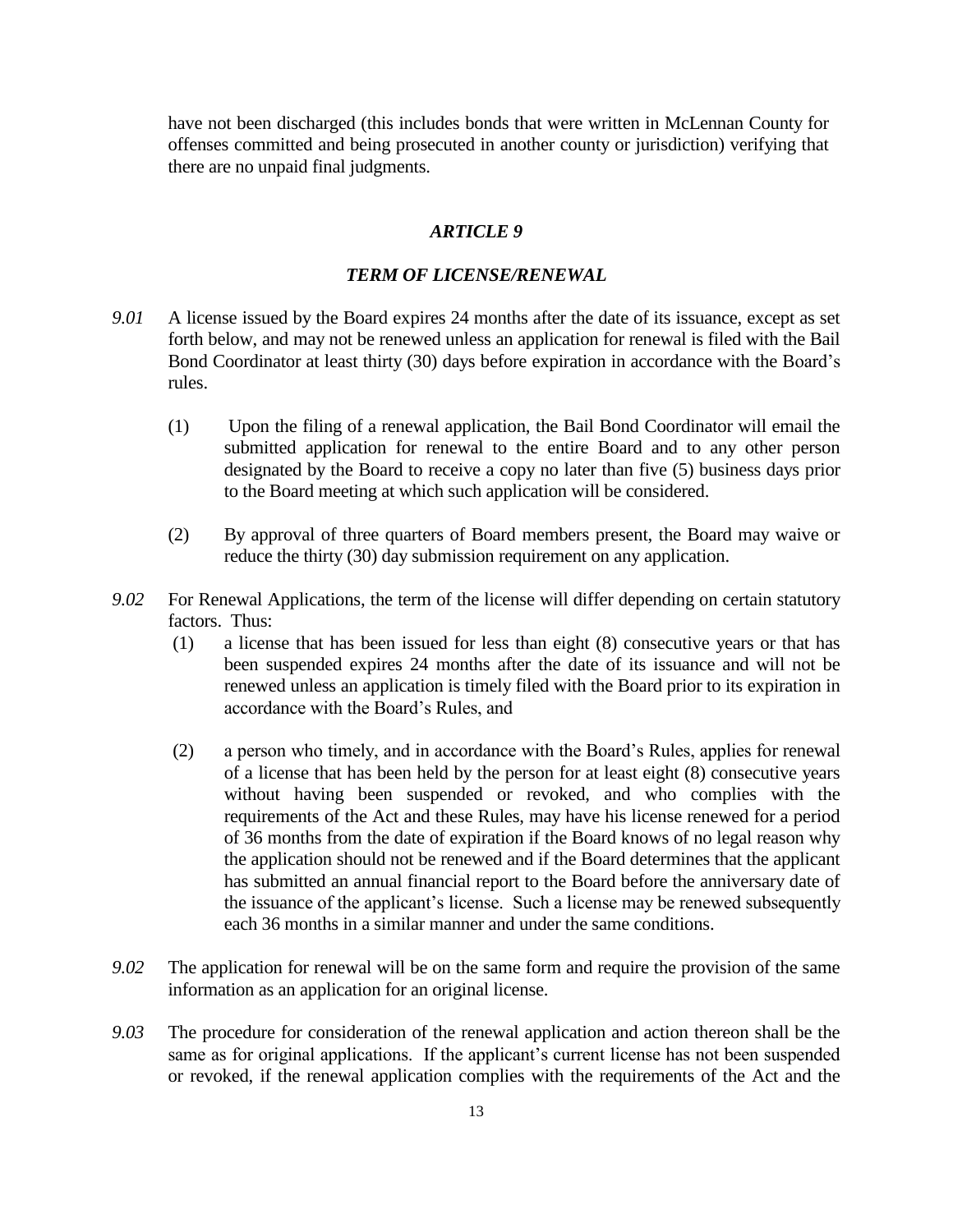Board Rules, and if the Board knows of no legal reason why the license should not be renewed, and subject to the other requirements of the Act and these Rules, the license may be renewed for the period applicable as discussed above in 9.01.

- *9.04* The application for renewal shall be accompanied by a renewal fee of \$500.00.
- *9.05* Each license, when issued, shall show on the face of the license the date of expiration and the license number. It is the responsibility of the licensee to timely file for renewal of his or her license.
- *9.06* Each subsequent license shall have the same license number as the original license.

# *ARTICLE 10*

#### *NATURE OF LICENSE*

- *10.01* A bail bond license is a right and permit personal to the licensee, and may not be transferred, sold or assigned.
- *10.02* When a licensee dies, bonding authority immediately ceases to exist, and no more bonds can be written against that license.

#### *ARTICLE 11*

#### *EMPLOYEES OF BONDSMEN/LICENSURE OF CORPORATE AGENTS*

- *11.01* Each licensee may have as many employees as he or she desires.
- *11.02* Employees may perform meaningful duties in the licensee's bail bonding business, but may not sign bail bonds.
- *11.03* Subject to the rules and regulations of the Sheriff, employees may meet and negotiate with members of the public for the purpose of selling bonds, receive money as a fee or money or property as collateral for bonds, present bonds to the Sheriff's Department for approval, interview or take information from persons who are in jail or have been released from jail pursuant to a bond provided by the licensee, and perform other such related duties.
- *11.04* The licensee shall submit an initial list of his or her employees along with his or her original application or renewal application for license, along with all information for such employees requested by the application form or requested in writing by the Board or the Sheriff. A licensee shall submit an amended list each time he or she gains or loses employees.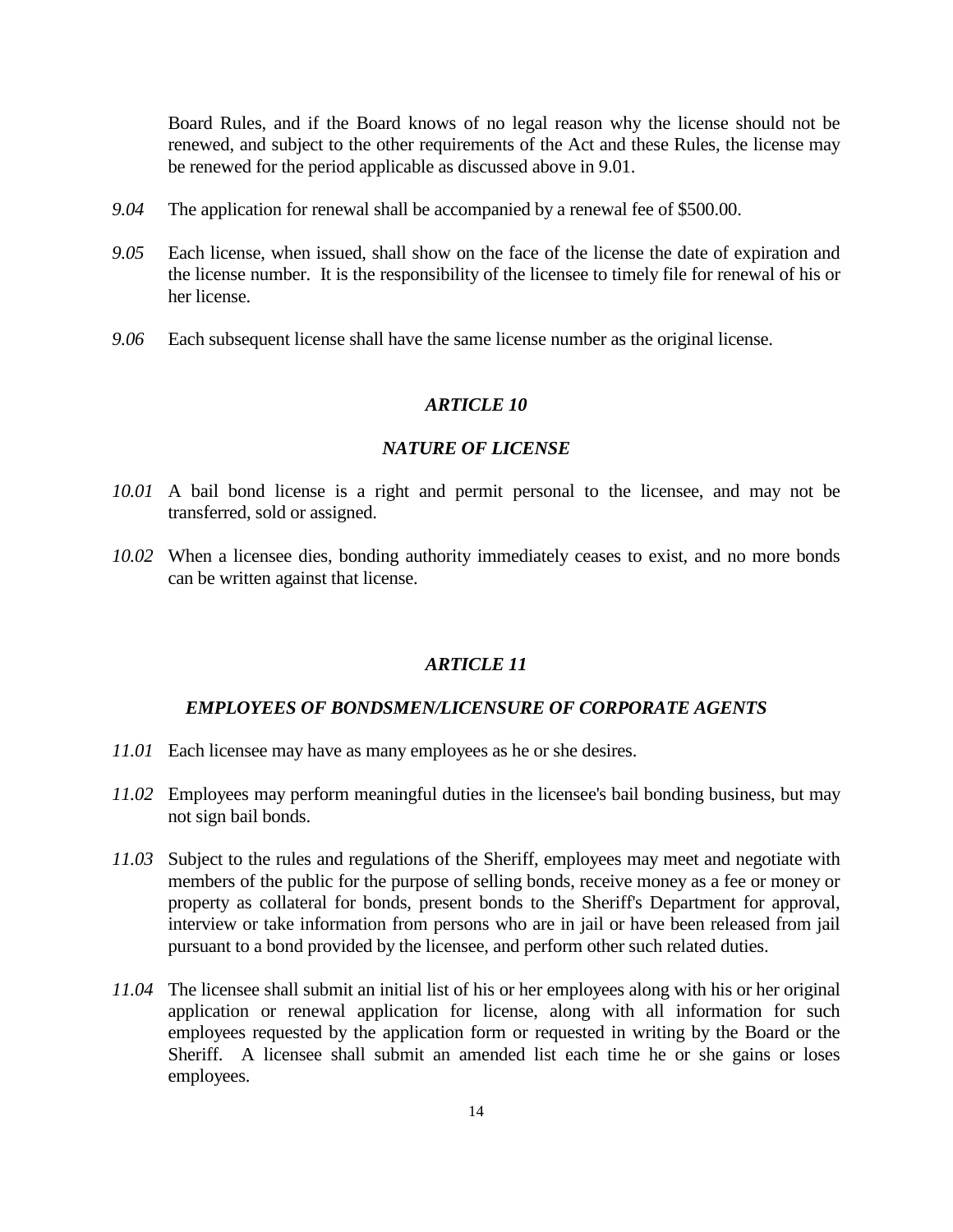*11.05* No person may serve as an employee of a bail bondsmen who exercises meaningful duties in the bail bond business if that employee would be ineligible for a bail bond license (for other than the ground of lack of sufficient evidence of financial responsibility). For example, an employee may not have a disqualifying conviction for a felony, or a crime involving moral turpitude.

Payment to a person with a disqualifying conviction in return for information as to where a defendant may be found or leads relating thereto will not be considered as "employing" the person (hereinafter "informant") for purposes of this rule, subject to the following conditions and restrictions:

- Such payments must be on a per lead or similar basis and not on any retainer, periodic fixed payment, hourly, or other regular basis-with no other remuneration or benefits;
- Informants may not be allowed space at the licensee's office;
- Informants may NOT participate in any phase of the licensee's bail bonding business. The sole role of the informant must be the provision of information, not tracking or apprehending the defendant.
- *11.06* No agent's licenses will be issued to employees/agents of individual licensees. Licensure shall be restricted to the individual surety who shall be responsible for making the bonds. Licenses will be issued to corporations for their designated agents.
- *11.07* A corporation may have as many licensed agents operating on its behalf in the County as it desires. Any corporation which acts as a surety in McLennan County shall, before executing any bail bond, first file in the office of the County Clerk of McLennan County a Power of Attorney designating and authorizing the named agent or agents of such corporation to execute such bail bonds by such agent. The Power of Attorney shall be a valid and binding obligation of the corporation. The corporation must obtain a separate license for each agent operating on its behalf in the County. A corporate surety which wishes to replace one of its designated licensed agents with a new, unlicensed agent may not substitute the new agent's name on the former agent's license. The Board will not substitute the name of a person not yet licensed for the name of an unlicensed person, and the corporation is required to obtain a separate license for the proposed new agent.
- 11.08 For an individual license, only the licensee can execute bonds, not employees or agents. For corporate licenses, only a licensed agent may execute bonds.

# *ARTICLE 12*

# *RECORDS AND REPORTS*

*12.01* A bondsman licensed by the Board must maintain a record of each bond on which the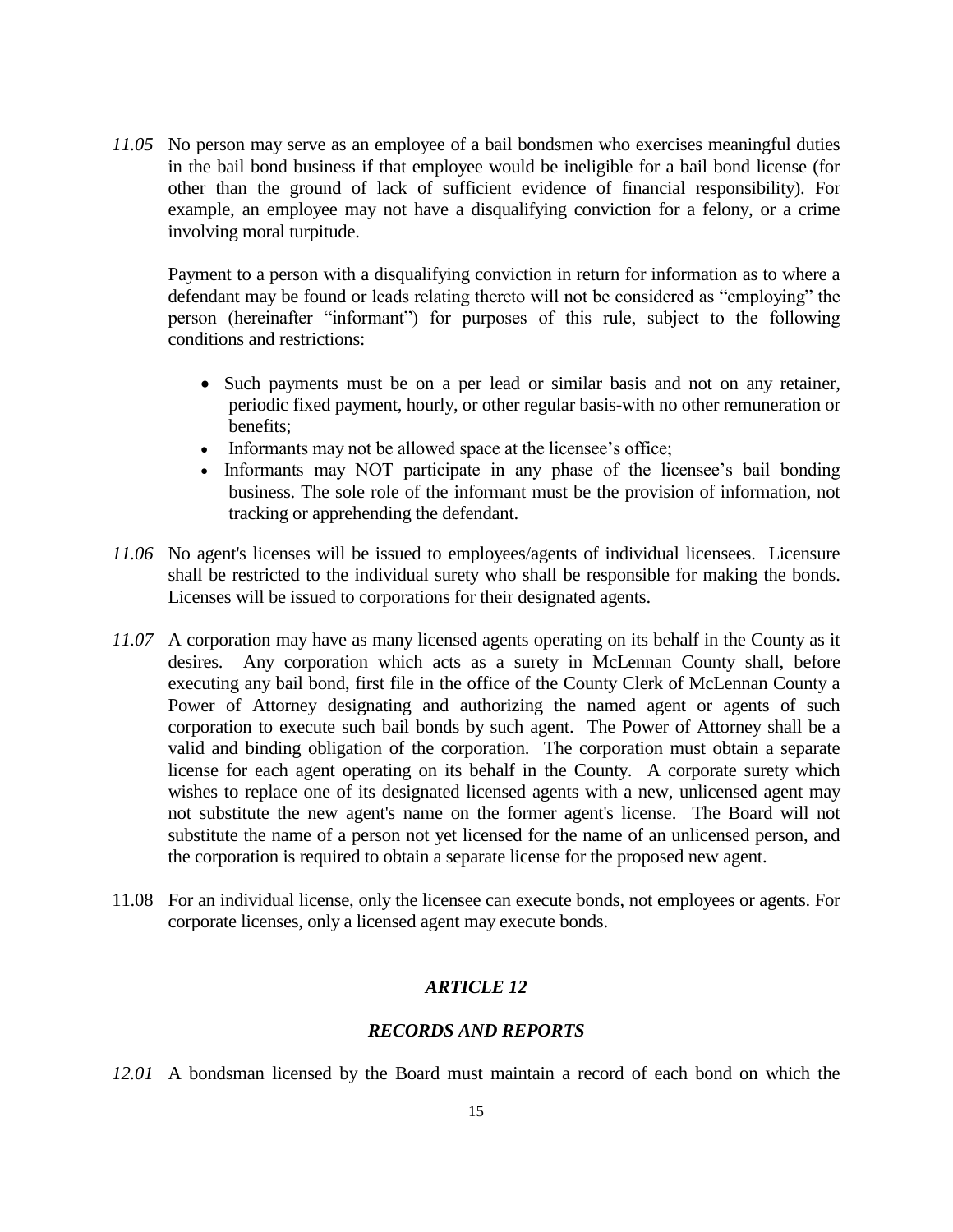bondsman appears as surety in McLennan County for the purpose of periodic reports to the Board and to comply with the Act. The records shall include the following information for each bond executed and enforced:

- (a) the style and number of the cause in which the bond is given and the court in which it is executed;
- (b) the name of the defendant released on bond;
- (c) the amount of the bail set in the case;
- (d) the amount and type of security held by the bondsman, together with a statement as to whether the security was taken for payment of a bail bond fee or for assurance of the principal's appearance in court and the conditions under which the security will be returned. No security shall be held for both payment of a bail bond fee and assurance of the principal's appearance in court that is in excess of the particular risk involved.
- *12.02* The bondsman must also maintain:
	- (a) an updated statement showing all of licensees' unpaid final judgments;
	- (b) a statement showing all judgments nisi taken against the licensee during the reporting month and showing a cumulative of all total judgments nisi to date.
- *12.03* All licensees shall file monthly reports with the Bail Bond Coordinator upon forms prescribed by the Board containing the information set out above and such other information as the Board or Coordinator deem necessary. Such report must be filed with the Coordinator on or before the 14th day of the month by 4 p.m. Failure of any licensee to file the required reports may result in suspension of the bondsman's license in accordance with the procedures for suspension of license provided in these rules.

#### *ARTICLE 13*

#### *SUSPENSION OR REVOCATION OF LICENSE*

*13.01* The Board may, on its own motion, and will, on receipt of a sworn complaint providing reasonable cause to believe that a violation of the Act has occurred, or on the request of a court, investigate the actions and records relating to such complaint against any bondsman it has licensed.

After receipt of a sworn complaint, the complaint will be forwarded to the Board's legal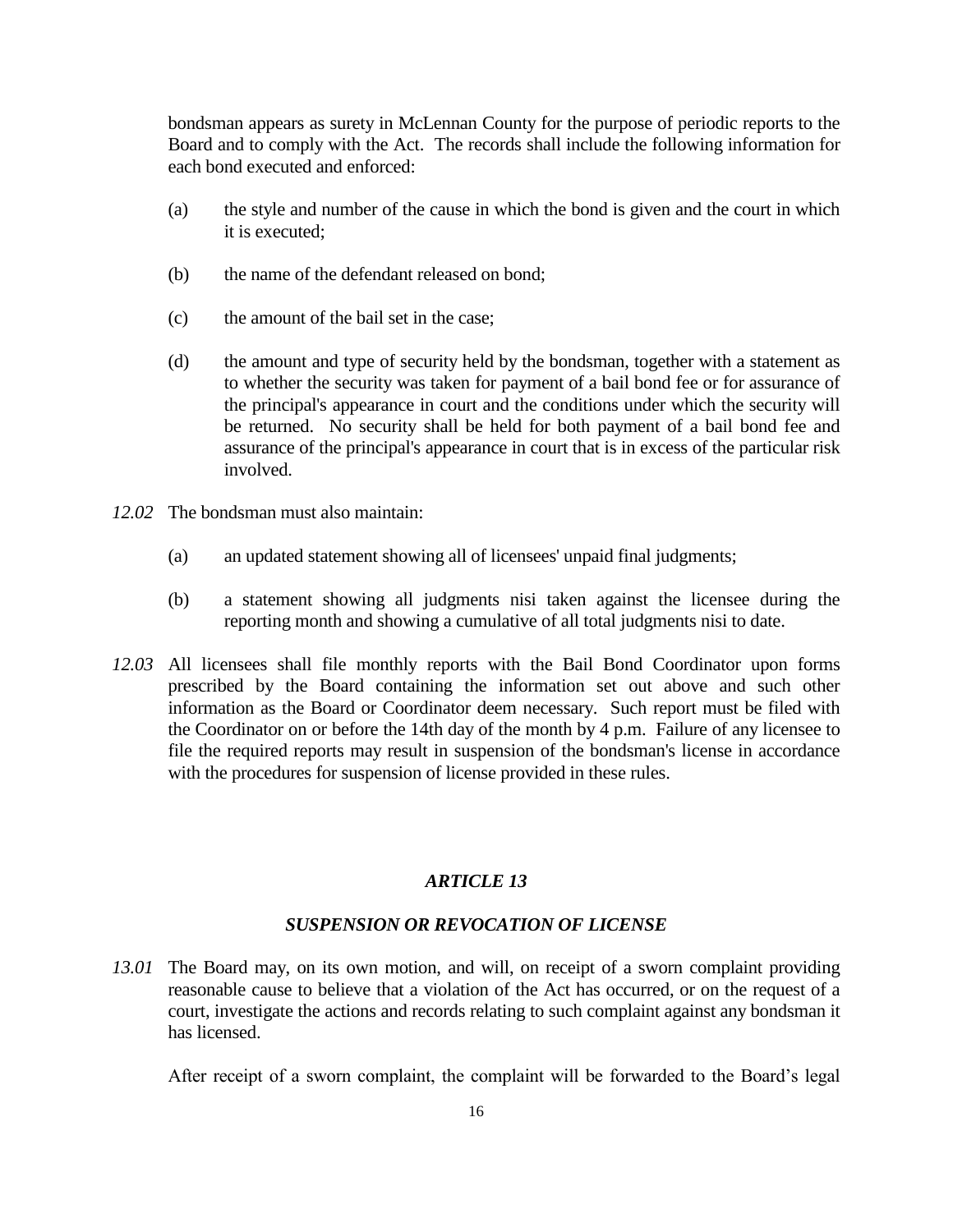counsel, who shall review the complaint and any supporting information to determine if the complaint provides reasonable cause to believe that a violation of the Act has occurred. No later than ten (10) days after receipt of the complaint, the Board's legal counsel shall make his recommendation to the Board in writing as to whether the complaint provides reasonable cause to believe that a violation of the Act has occurred. At the next meeting of the Board at which the recommendation may be legally considered, the Board:

- (a) shall adopt its legal counsel's recommendation that reasonable cause exists, and set a date for a hearing on the matter with notice to the licensee;
- (b) may adopt the legal counsel's recommendation that reasonable cause does not exist, and decline to take further action on the complaint; or
- (c) may reject its legal counsel's recommendation that reasonable cause does not exist, and proceed on the complaint with notice to the licensee as required by law.
- *13.02* The Board may, after notice and hearing, suspend or revoke a license for any of the grounds listed in the Act, as amended.
- *13.03* Notice of a hearing to suspend or revoke a license shall be given by certified mail addressed to the last known address of the licensee at least eleven (11) days prior to the date set for the hearing. The notice shall specify the charges of violation of the Act made against the licensee, and no other charges shall be made at the hearing pursuant to the notice. The notice must include a copy of any written complaints on which the hearing will be based. The hearing shall afford the licensee an opportunity to be heard, to present witnesses in his behalf, and to question witnesses against him. The licensee shall be afforded the opportunity to present documentary evidence supporting his position, and may be represented by counsel. A record of the hearing shall be made, and shall be made available to the licensee on his or her request subject to the licensee paying the reasonable cost of transcription. If the Act, as amended, provides a different procedure, that procedure will be followed.
- *13.04* If the licensee fails to maintain the security deposit at the proper ratio required by the Act, the Board or its designee shall immediately suspend the license while the violation continues. No prior notice or a hearing is necessary. Once the proper ratio is regained, the suspension shall immediately be lifted.
- *13.05* The Board shall revoke the license of a bondsman with prior notice and hearing if the licensee fails to pay any final judgment connected with the licensee's bonding business within thirty (30) days and there is not sufficient property held as security to satisfy the final judgment. The Board or its authorized agent shall immediately notify the Sheriff if a surety fails to pay a final judgment. The Sheriff will no accept any further bonds from the surety until the judgment is paid. No prior notice or hearing is required for the suspension of bonding for failure to pay a final judgment.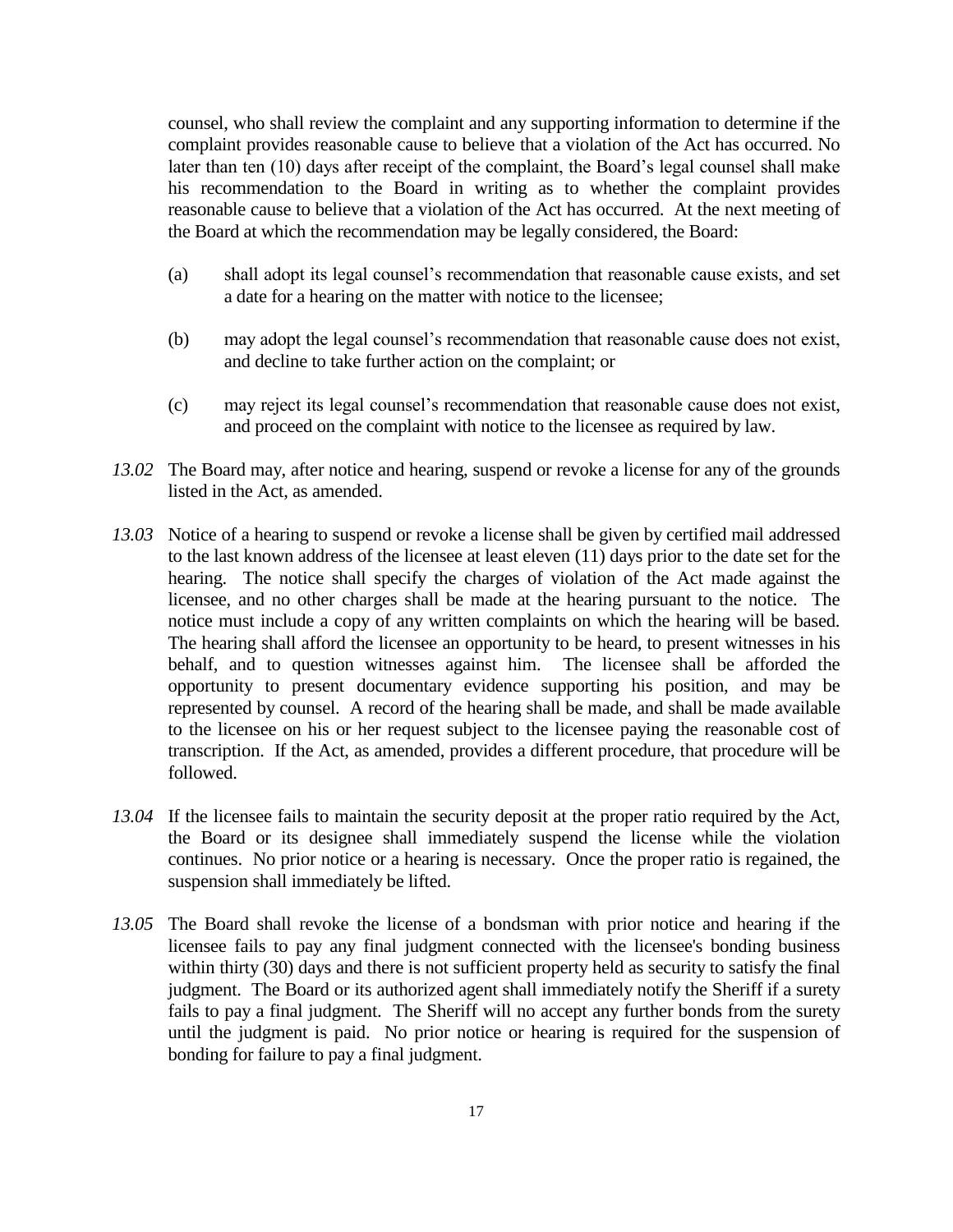*13.06* The Board shall have the power to administer oaths, examine witnesses, and compel the production of pertinent books, accounts, records, documents, and testimony by the licensee at its hearings.

# *ARTICLE 14*

#### *BOND-TO-SECURITY RATIO*

- *14.01* Under no circumstance may a bondsman execute bail bonds which in the aggregate exceed ten times the value of the security on deposit or in trust with the Board pursuant to the Act. Furthermore:
	- (a) if a bondsman has been licensed for fewer than two (2) years, or has had a license suspended or revoked, the bondsman may execute bail bonds only up to the aggregate limit of ten (10) times the value of the cashier's check(s), certificate(s) of deposit and/or cash held in trust by the Board for that bondsman's bond obligations plus five (5) times the value of the real property deeded in trust to the Board as security for that bondsman's bond obligations,
	- (b) if a bondsman has been licensed for at least two (2) years and fewer than four (4) years, the bondsman may execute bail bonds only up to the aggregate limit of ten  $(10)$  times the value of the cashier's check(s), certificate(s) of deposit, and/or cash held by the Board in trust for that bondsman's bond obligations plus six (6) times the value of the real property deeded in trust to the Board as security for that bondsman's bond obligations,
	- (c) if a bondsman has been licensed for at least four (4) years and fewer than six (6) years and the bondsman has not had a license under the Act suspended or revoked, the bondsman may execute bail bonds up to an aggregate limit of ten (10) times the value of cashier's check(s), certificate(s) of deposit, and/or cash held by the Board in trust for that bondsman's bond obligations plus eight (8) times the value of real property security deeded to the Board in trust for that bondsman's bond obligations, and
	- (d) if a bondsman has been licensed for at least six (6) years and has not had a license under the Act suspended or revoked, the bondsman may execute bail bonds not to exceed an aggregate limit of ten (10) times the value of cashier's check(s), certificate(s) of deposit, and/or cash held by the Board in trust for that bondsman's bond obligations, plus ten (10) times the value of real property deeded in trust to the Board as security for that bondsman's bond obligations.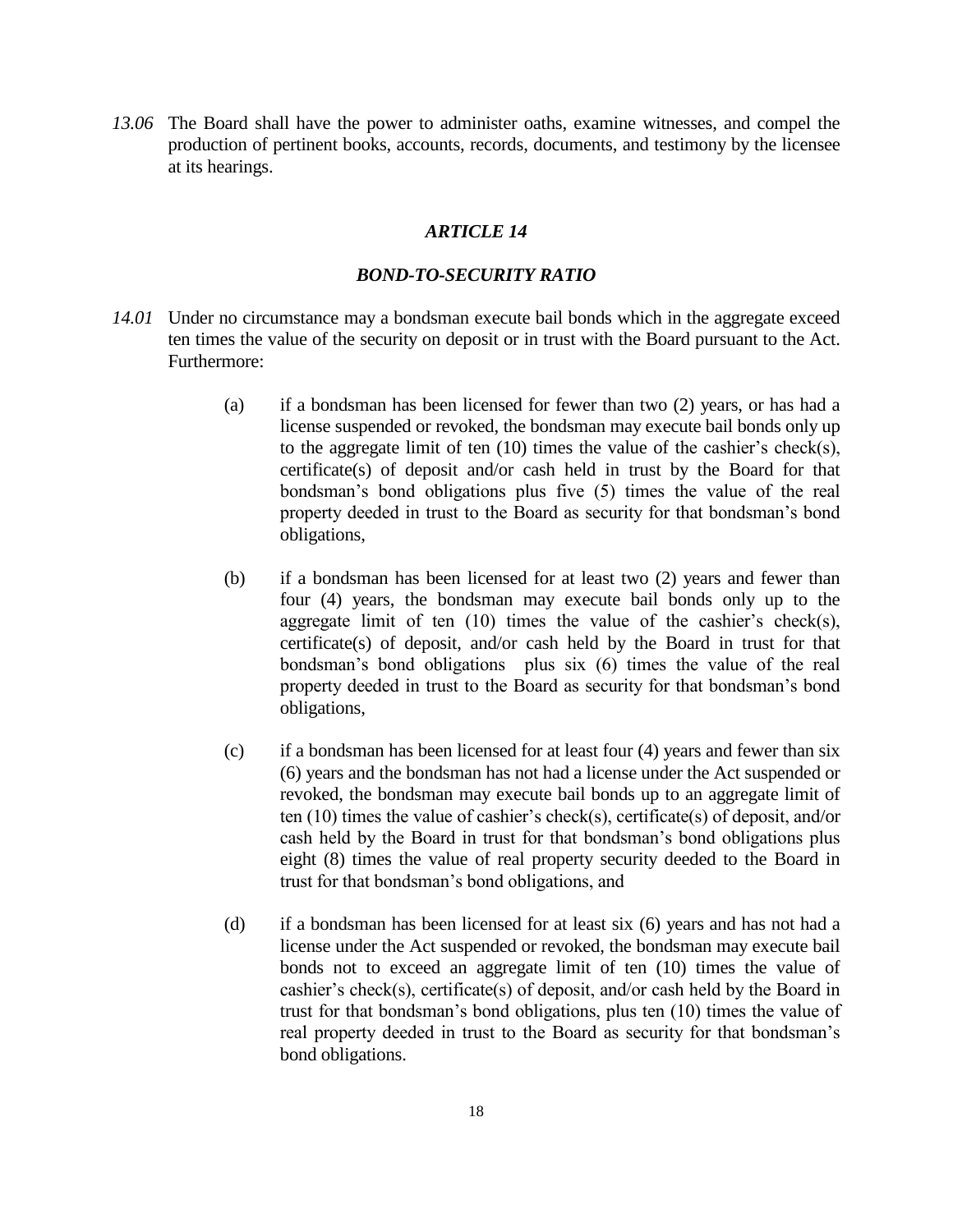The Bail Bond Coordinator shall maintain a current total of each bondsman's total potential liability on bonds in force, and no further bonds may be written by or accepted from the bondsman when the applicable limit has been reached.

- *14.02* When a bondsman's total liability on judgments *nisi* is two times the same amount as he has on deposit as security, no further bonds may be written until the bondsman posts additional security as required by the Act.
- *14.03* A bondsman whose license is effective, may, at any time, by posting additional security in accordance with procedures prescribed by the Act and by these Rules, increase the bondsman's limit.
- *14.04* The provisions of 14.01 above are not applicable to a corporate surety. The certificate of authority to do business in this state issued to the surety by the State Department of Insurance is conclusive evidence of the corporate surety's solvency.
- *14.05* The Board shall promptly notify the Texas Department of Insurance if a corporation fails to pay a judgment of forfeiture in accordance with §1707.204, Occupations Code, which provides:
	- (a) a person shall pay a final judgment on a forfeiture of a bail bond executed by the person not later than the 31st day after the date of the final judgment unless a timely motion for a new trial has been filed. If a timely motion for a new trial or a notice of appeal has been filed, the person shall:
		- (1) pay the judgment not later than the 31st day after the date the motion is overruled, if the motion is overruled; or
		- (2) deposit with the court cash or a supersedeas bond in the amount of the final judgment, if an appeal is filed.
	- (b) if a license holder fails to pay a final judgment as required by Subsection (a), the judgment shall be paid from the security deposited or executed by the license holder under Section 1704.160.
- 14.06 If a final judgment of forfeiture is paid from the security placed by the licensee with the Board, the licensee must place additional security with the Board in an amount sufficient to meet his/her security requirements under the Act.

# *ARTICLE 15*

#### *LIST OF LICENSED BAIL BONDSMEN*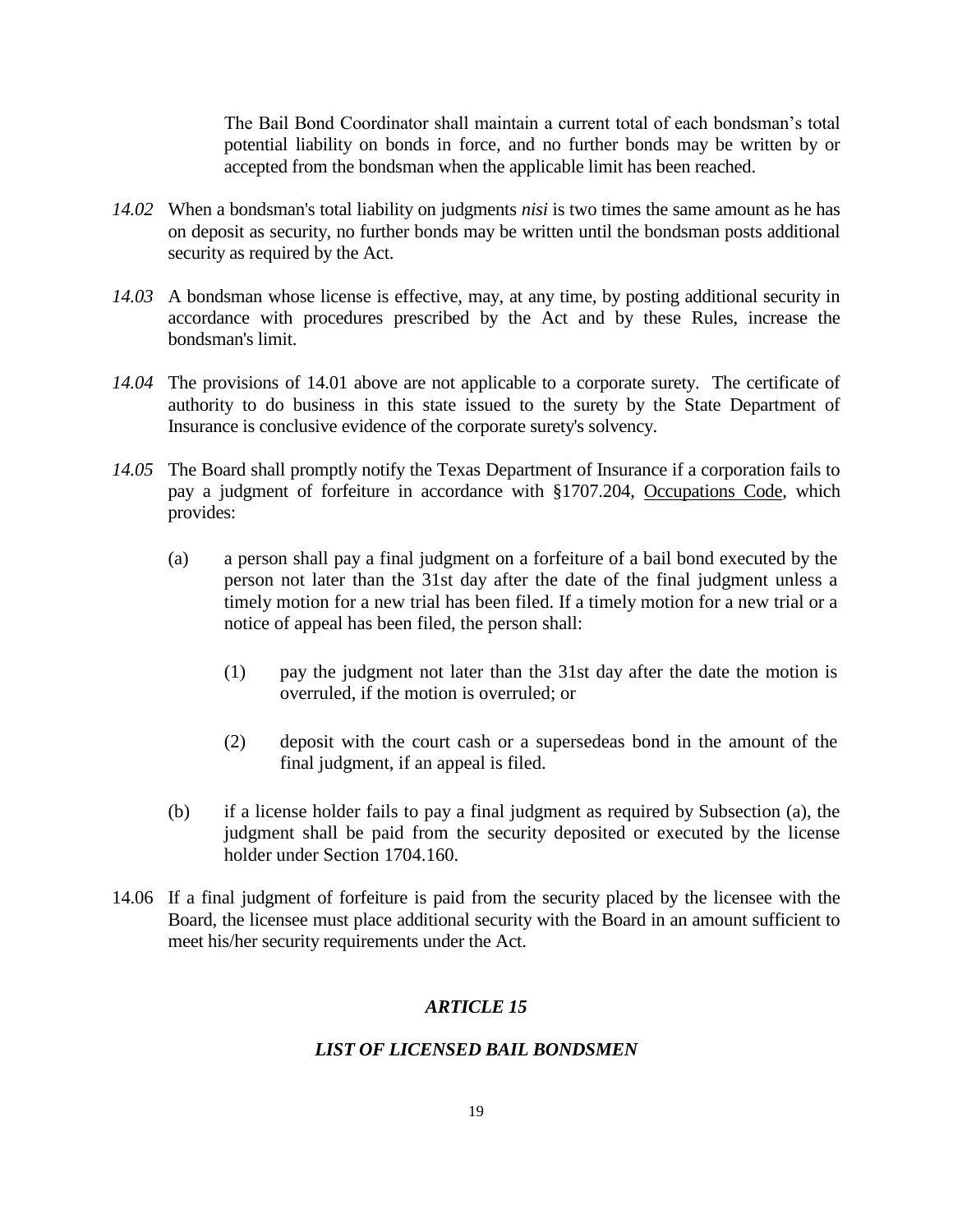*15.01* The Secretary of the Board shall furnish and post in each court in the county having jurisdiction of criminal cases and with each local official responsible for the detention of prisoners in the county current lists of the bondsmen and their agents licensed and approved in the county, and will notify immediately each court and local official when a bondsman's license is suspended or revoked or an agent's authority is rescinded.

# *ARTICLE 16*

# *BUSINESS NAMES*

- *16.01* No licensee shall operate under or use in the bail bonding business an assumed name which is deceptively similar to the name of another licensee.
- *16.02* No licensee shall operate under or use in the bail bonding business an assumed name which is not in compliance with Chapter 36 of the Texas Business and Commerce Code.
- *16.03* No licensee shall operate under or use as an assumed name in the bail bonding business the name of a person who is disqualified from bail bond licensure or who has had his or her bail bond license revoked.

#### *ARTICLE 17*

#### *EXPERIENCE AND EDUCATION REQUIREMENTS*

- *17.01* An applicant for a bail bond license (including a renewal) must:
	- (a) have, in the two years preceding the date a license application is filed:
		- (1) been continuously employed by a person licensed under Chapter 1704 of the Occupations Code for at least one year and for not less than 30 hours per week, excluding annual leave, and had performed duties encompassing all phases of the bonding business; and
		- (2) completed at least eight hours of continuing legal education in criminal law courses or bail bond law courses that are approved by the State Bar of Texas and that are offered by an institution of higher education accredited by the State.
	- (b) This requirement does not apply to the issuance of an original license if the individual who applies is applying to operate the bail bond business of a license holder who has died if the individual is related to the decedent within the first degree by consanguinity or is the decedent's surviving spouse.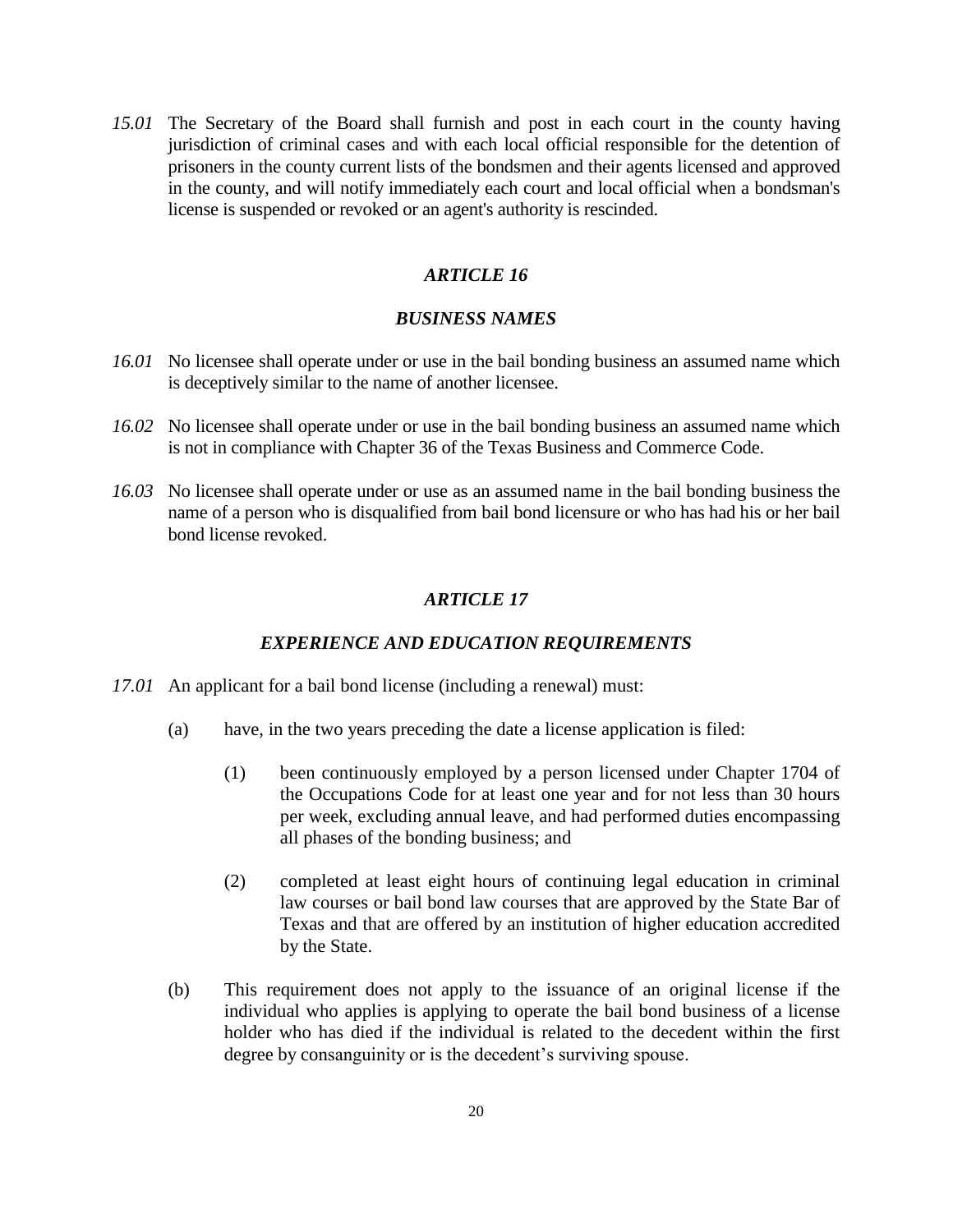# *FRAUDULENT OR DECEPTIVE ADVERTISING OR SOLICITATION*

- *18.01* No licensee shall advertise or solicit in a manner that is fraudulent, deceptive or harassing.
- *18.02* No license holder shall solicit peace officers, jailers, or court personnel to suggest the licensee to any potential principal.
- *18.03* Licensees must comply with Section 1704.109(b) of the Occupations Code regarding unsolicited contact.

## *ARTICLE 19*

# *ATTORNEYS*

- *19.01* An attorney licensed in this State is exempt from the licensure requirement of the Act if he or she represents the principal in the criminal case for which the bond is given. The requirements for the filing of a notice of appearance set out in Section 1704.163 of the Occupations Code are incorporated herein. An attorney is NOT released from liability on a bond solely because the person is later replaced as the attorney of record in the criminal case.
- *19.02* The Board has limited supervisory power with regard to attorneys making bail bonds.
- *19.03* In accord with the Act, no attorney making a bail bond under the exemption provided by the Act shall engage in conduct involved with that practice that would subject a bail bond surety to license suspension or revocation.
- *19.04* If the Board determines that a person has violated the prohibition of the Act set out in Section 19.03 above, or has made bonds for defendants he or she does not represent in the criminal case, the Board may order that the person may not execute a bail bond or act as a surety until the person has remedied the violation. The same notice and hearing procedures provided for a license suspension or revocation shall be followed prior to a suspension of bonding privileges.

# *ARTICLE 20*

# *CORPORATE AGENT RESTRICTIONS OR LIMITATIONS*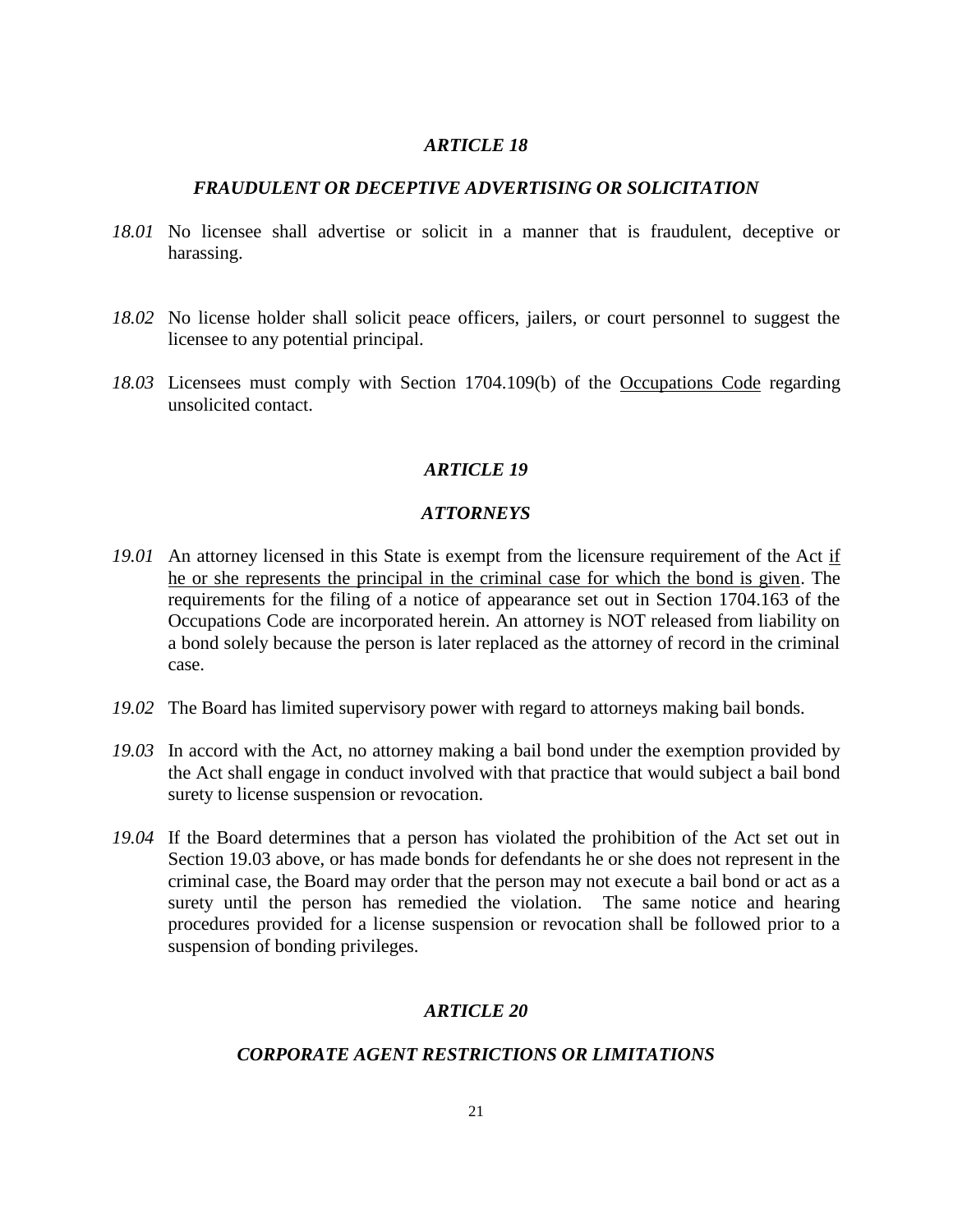- *20.01* An agent for a corporation designated on a power of attorney must be the same agent as designated on the application. A corporation may not transfer a license between agents.
- *20.02* A corporation may limit the authority of a designated agent by specifying the limitation in the power of attorney filed with the County Clerk and the Board, but not otherwise.

# *OFFICE LOCATION*

- *21.01* A license holder shall maintain an office in the County.
- *21.02* If a license holder moves its/his/her office to a new office location, the license holder must notify the Board of the new location with seven (7) days.

#### *ARTICLE 22*

#### *ARREST OF PRINCIPAL*

- *22.01* No bondsman, or agent, employee or contractor of a bondsman, shall arrest or attempt to arrest a principal on a bond except where specifically authorized by law.
- *22.02* No bondsman shall hire, employ or contract with a person for the purpose of that person executing an arrest warrant for a principal or principals on a bond or bonds unless that person is authorized to do so under Article 17.19 of the *Code of Criminal Procedure*, which allows a warrant issued under Article 17.19 of the *Code of Criminal Procedure* to be executed by a peace officer, or a security officer or private investigator licensed by the State of Texas.
- *22.03* If a bondsman arrests a person without authority of law, this shall be a ground for suspension or revocation of his license.
- *22.04* If an agent, employee or contractor of a bondman arrests a principal without authority of law at the bondsman's request, this shall be a ground for suspension or revocation of the bondsman's license.
- *22.05* If a bondman hires, employs or contracts with a person to execute an arrest warrant who is not authorized by law to do so, and that person arrests or attempts to arrest a principal, this shall be a ground for suspension or revocation of the bondsman's license. It is the bondman's responsibility to assure that those persons whom he hires, employs or contracts with are licensed security officers or private investigators, whose licenses are in good standing with the State of Texas. The bondsman must obtain from the person verification of his licensure as a security officer or private investigator before assigning